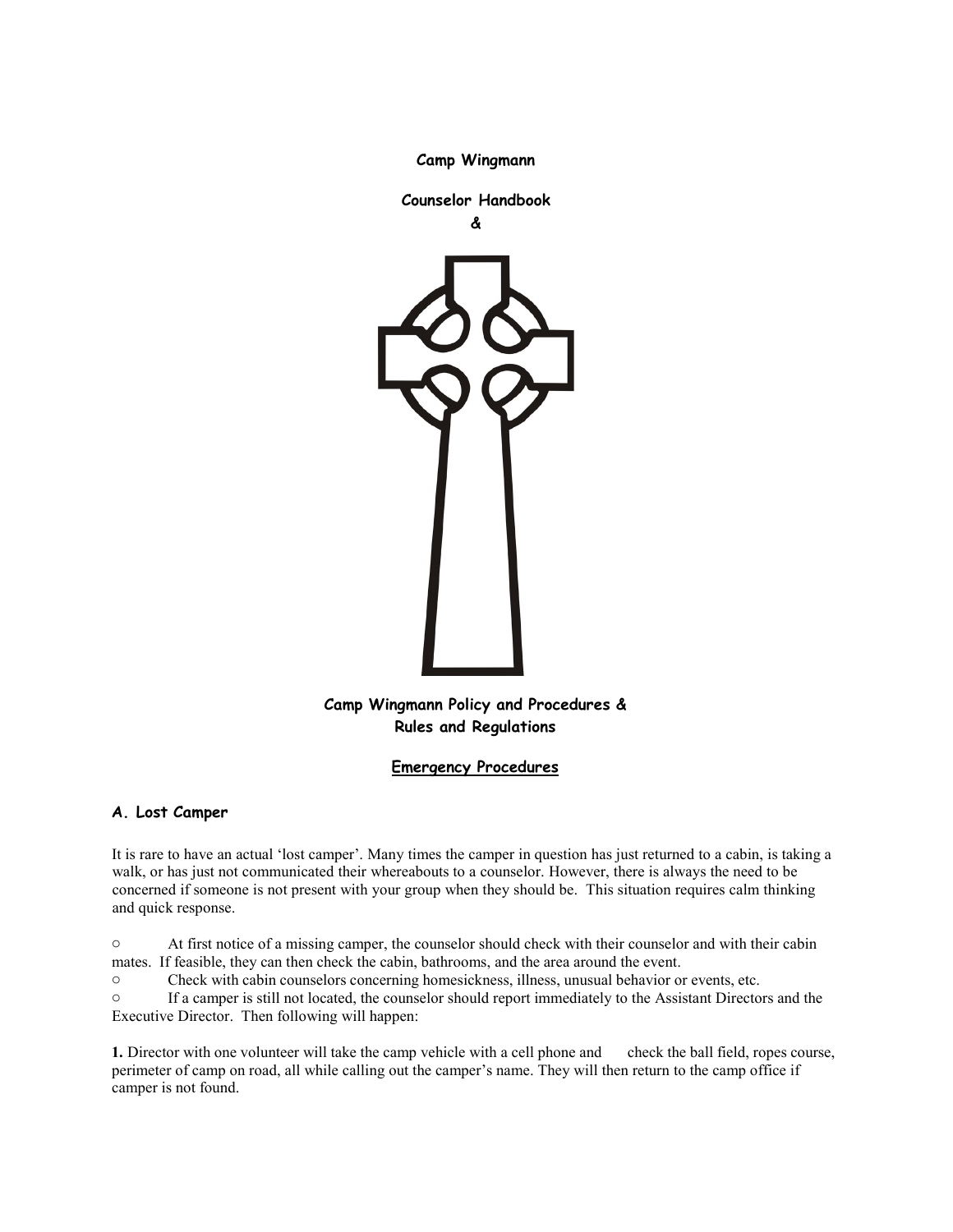**2.** Assistant Director, with a cell phone, will take one volunteer and check the lakefront building, lakefront area, Duplex, cottage, and the Lodge… all while calling out the camper's name. If camper is not found they will return to the camp office.

**3.** Head Counselor/ Assistant Director #2, with cell phone, and one volunteer and check all cabins, the chapel, the mess hall and gym all the while calling out the camper's name. If camper is not found they must return to the camp office.

**4.** The nurse needs to stay in the camp office and monitor the phone. The nurse will also check all medical forms for that camper.

**5.** When all have reported back to the camp office, if the camper has not been located, the Executive Director will contact the child's parents and the sheriff's department. The Chaplain and Assistant Directors will keep things calm and camp running as usual. All other staff and counselors should continue program and activities as planned.

## **B. Emergency Procedures: Lightning Storms**

Lightning is a quick and deadly force of nature. Central Florida is the lightning capital of the world. Every year people are killed by lightning. Whenever there is a storm, it is best to use extreme caution and to be safe. Equipment and activities can be replaced, people cannot. It is important to remember that while a fast response to a lightning storm is needed, it should not occur at the expense of safety. Panic never works and is, in fact, very dangerous. Whenever you see a lightning strike or hear thunder, you should begin to put a plan into action. It is important to remember that storms have their strongest lightning on the leading edge of the storm, and the strikes happen often before the rain begins to fall. Do not wait until the storm is in full swing before making a decision. When enacting a lightning plan, be calm and assertive. Give clear directions and remember to take a head count of all present. In all storms, stay away from bodies of water, open fields, and all tall trees (the only safe place is in sturdy building). Do not use phone, showers, computers, metal objects (such as aluminum boats, golf clubs, etc,). Where to go and what to do:

If at the Lake (Swimming): At the first sign of lightning or after hearing thunder, clear the swimming area. All swimmers must immediately get out of the water and in to the lake front building. Take a head count. Do not leave until the storm has passed. Do not go near the water or use a phone unless absolutely necessary. If the storm continues for a long period of time the Directors will come and instruct you and where you are to go.

If you Kayaking, Sailing, or Canoeing: At the first sight of lightning or after hearing thunder, blow the whistle to clear the lake. Use sign of paddle held straight in the air as a sign to clear the lake. Gather all campers and counselors in lake front building and take a head count. Do not go near the water or use a phone unless absolutely necessary. If the storm continues for a long period of time the Directors will come and instruct you and where you are to go.

If you are doing Field activities (Ropes, Archery, Ball Field, Sports, etc.): At the first sign of lightning or the sound of thunder, clear the fields and go to the gym. Do not gather in the woods or under trees… go to the gym and take a head count. Stay until Directors give the all clear.

Louttit Lodge, Gym, Cabins, Water Front Buildings, Chapel: These are the 'safe places' we can go to. If a storm occurs while gathered in these places you are to stay until the storm has passed. Keep everyone calm and wait it out. Take a head count.

The key to dealing with storms is to remain calm and keep the campers and yourself safe. Make sure you have everyone in your group. If you are paying attention to your surroundings then you will not be caught off guard.

# **C. Emergency Procedures: Fire Drills**

## Main Camp Area:

In the event of an emergency fire, the main camp bell will ring continuously. Upon hearing this, cabins and buildings should be evacuated as follows:

● Those in all Cabins, Yates Hall (the ol' Mess Hall), Chapel, Duplexes, Cottage, Gym, and Lake Front building will go, with their groups, to the cross by the lake. Have the groups sit down in a circle, take a head count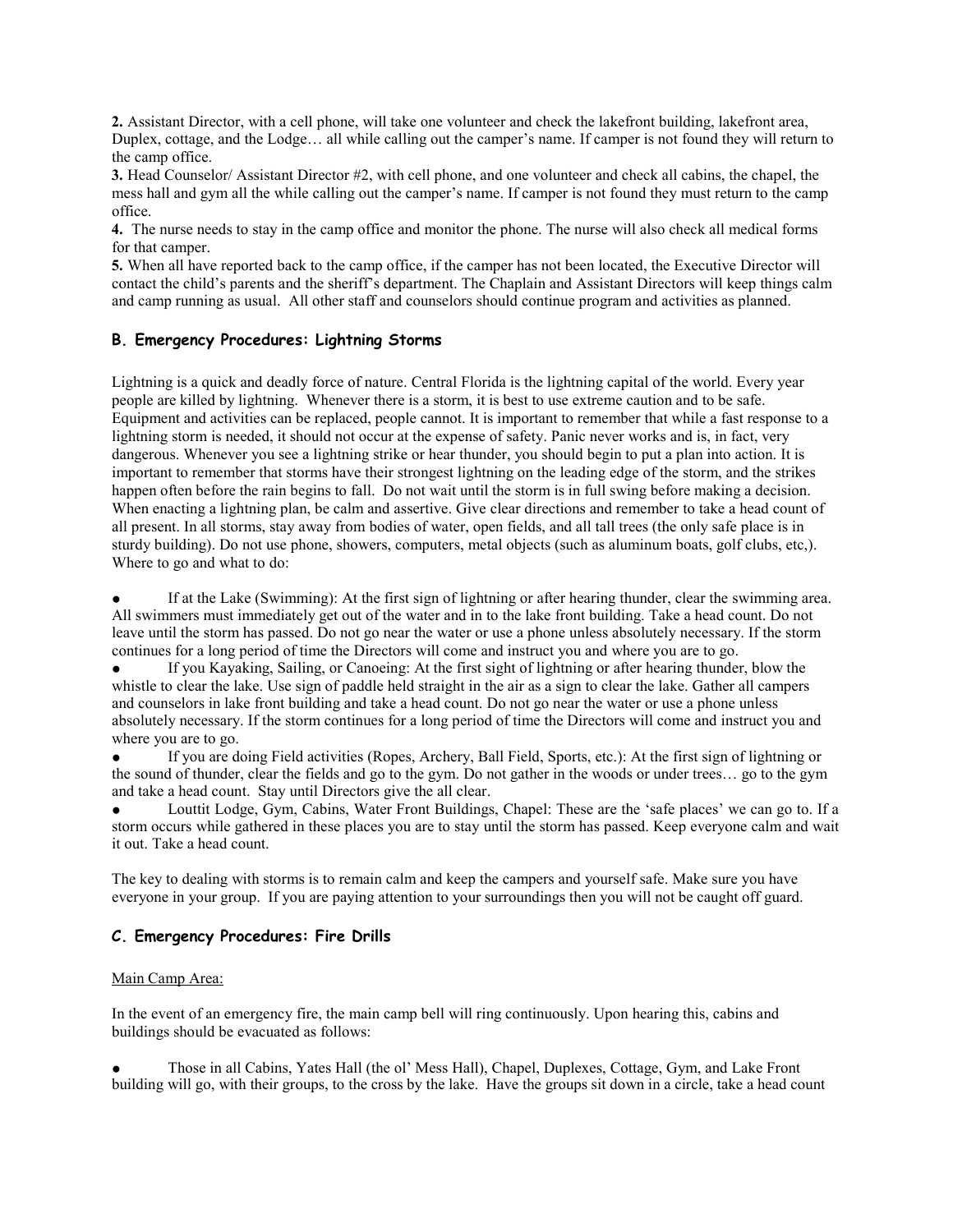and keep everyone calm. **Counselors are to send one runner to alert the executive director of fire alarm.** Stay there until the Directors give the all clear to return to your area.

#### Louttit Lodge:

If the fire alarm goes off, everyone must evacuate the building immediately. Lead everyone out of the building and gather at the flag pole in front of the Lodge and do a head count. All kitchen staff are to gather in a circle, again do head count. The Assistant Director will send a runner to to the Director's house. Again, once all are evacuated, **If the executive director is not present then the assistant director, will send a runner to get him/her immediately.**

The Assistant Director will then go to each group to ascertain that all are present, including the nurse. Everyone is to stay outside by the flag pole in their groups and remain calm until the Director gives the all clear.

#### **D. Emergency Procedures: Hurricanes**

If a hurricane is threatening Florida and is within 2 days of reaching Camp Wingmann, the staff will call all parents to come immediately to pick up their children. When all campers have been picked up, all staff will then be sent home. This evacuation of camp will occur no less than 24 hours prior to the possible arrival of the storm. **Summer Camp cannot and will not stay to 'ride out' the storm.**

## **E. Emergency Procedures: Tornadoes**

Tornadoes create a very dangerous and immediate situation. The Directors have weather apps on their phones with warnings and the office has a weather radio. The weather is monitored with the weather bureau 24/7. Here is what to do if a tornado warning is issued:

Campers and staff will gather in the Lodge and sit, with the doors closed, in the inner halls of the wings until the danger has passed.

Secondary shelters for the old part of the camp are the hallways of the Rectory and Retreat House with all doors closed. These are used if reaching the Lodge is not possible due to time or severity of the weather conditions.

If you are caught in a cabin with no warning and no time to seek other shelter, then have everyone get under the bunk beds and cover their heads.

## **F. Emergency Procedures: First Aid**

**This is not intended to be a replacement for the course in first aid.** This is a resource of what to do in certain situations. The main thing to remember is to keep yourself and those around you calm while still responding to the situation at hand. Panicking can be just as harmful as what is going on. Here are some basic guidelines for first aid situations that may arise around the camp.

For small scrapes, cuts, bits, scratches, bumps, and bruises: Clean affected area with soap and water and use a band-aid. If in doubt call the nurse.

If injury needs attention beyond step I and the person is fairly ambulatory (is able to walk) and is lucid (not dizzy, feverish, hobbling, etc): Take them to the nurse for attention. Examples of this would be a badly scraped knee or elbow, or a cut on the hand.

For more serious injuries (i.e. severe bleeding, broken bones, unconsciousness, dizzy, possible head injury): Keep the person still and apply basic first aid (pressure to wound, non-movement (watch for signs of shock). Send for nurse immediately. Do not try and move them.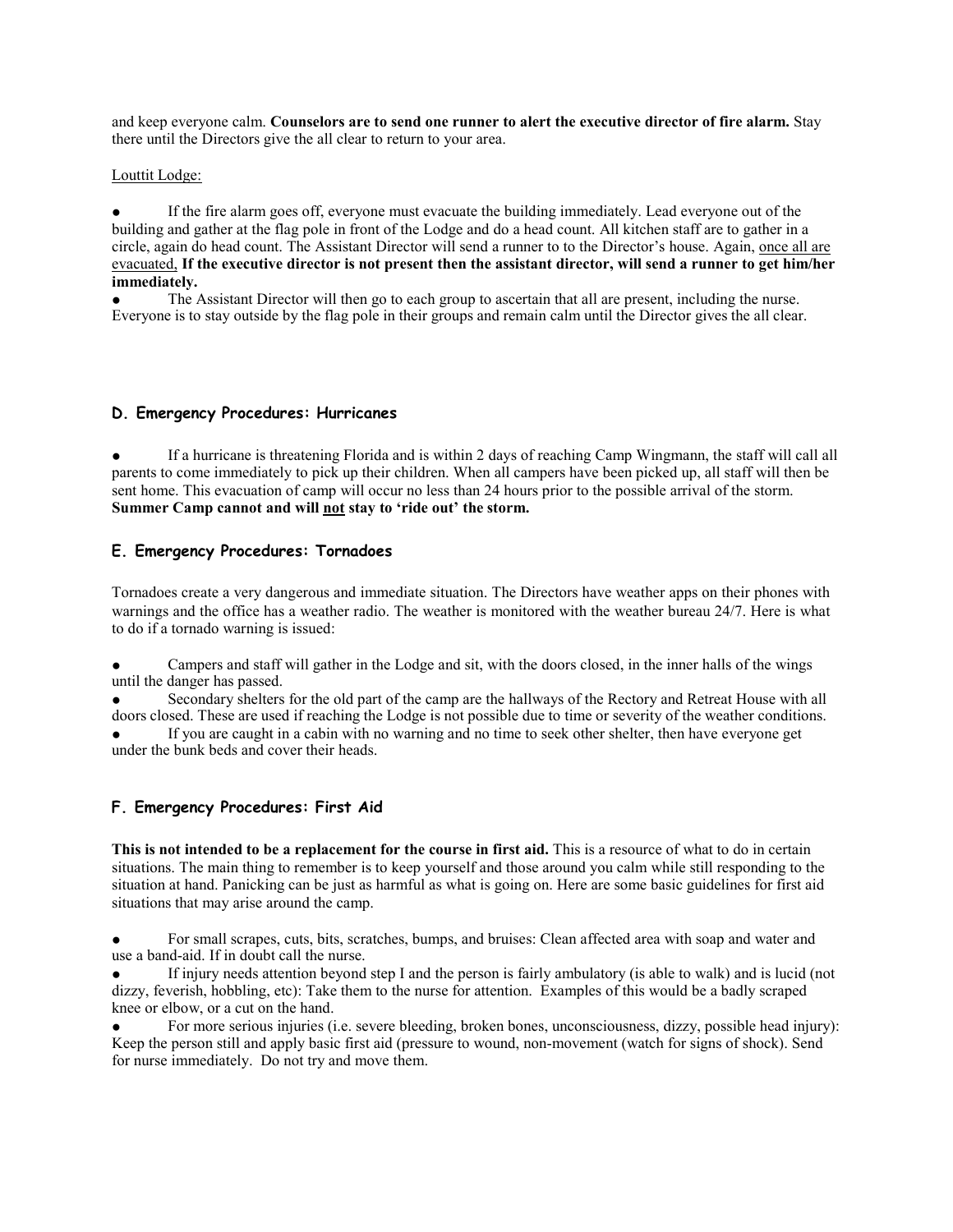Snake bites and allergic reactions (bee, wasp, hornet, or scorpion stings, and spider bites): These require immediate attention. Get the nurse or get the camper to the Lodge as quickly as possible. If the camper has medication with them (asthma inhalers, epi-pens) then use as directed.

Heat Stroke or Heat Exhaustion: Get the person out of the sun and keep them still. Fan them and give water in small amounts. Send for the nurse immediately.

● **In case of a camper throwing up in the cabin**: Contact nurse and keep the camper calm. If it is possible, take the camper to the nurse at the Lodge.

● **To clean up vomit:** Use No-Vom (kitty-liter with Lysol) this is found in the labeled milk jugs or in the 2 liter coke bottles in each cabin and various areas around the camp. **When cleaning vomit please use plastic gloves.** Generously pour the no-vom on the vomit and allow it to soak up as much as possible… let it stand for a few minutes. Use the 'special broom' and dust pans that are designated for this purpose to sweep up the no-vom. These 'special' tools are located in the laundry room at the Lodge. **Do not use the vacuum cleaner to clean up the novom!**

Once it is cleaned up, the broom and the dustpan MUST be washed and sanitized in the mop sink in the room with the water heater at the Lodge by placing the broom in a bleach solution and spraying down the dustpan with bleach and then rinsing.

In the case of out of camp trips, all leaders should have their cell phones, which is used in emergencies. All staff are trained in basic CPR and first aid and should respond to any emergencies they see. All life guards are to be certified in CPR with all certifications on file in office.

# **G. Emergency Procedures: Active Shooter**

An active shooter is an individual actively engaged in killing or attempting to kill people in a confined and populated area; in most cases, active shooters use firearms and there is no pattern or method to their selection of victims.

Good practices for coping with an active shooter situation:

- Beware of your environment and possible dangers
- Take note of the two nearest exits in any building
- If you can safely do so, run away from the location of the threat and seek concealment/cover
- If you are inside a building, stay there and secure the door.

If you are in the hallway, get into a room, secure the door and hide. Turn off lights, cell phone, and remain quiet. Call 911 only when it is safe to do so. Remember the shooter could hear you.

If you are outside, run into the nearest wooded area and hide. Do not go too far into the woods that we cannot find you. Go far enough in to conceal you and your group.

As a last resort, attempt to take the active shooter down. When the shooter is at close range and you cannot flee, your chance of survival is much great is you try to incapacitate him/her with any hard object (i.e chair, fire extinguisher, etc. )

How to respond when an active shooter is at camp:

If you can flee into the nearby woods, do so. Hide.

If you cannot flee then get into the loses concrete building, lock all of the doors, move furniture in front of the doors, and lay on the floor

Leave all of your belongings behind

- Help others to escape, if possible
- Prevent others from entering an area where the active shooter may be
- Silence your cell phones (unless you're able to dial 911) or any source of noise.
- Remain quiet
- Dial 911 if possible to alert police to the active shooter's location
- If you cannot speak, leave the line open and allow the dispatcher to listen
- As a last resort, and only when you life is in imminent danger, attempt to disrupt and/or incapacitate the active shooter by
- acting as aggressively as possible against him/her
- throwing items and improvising weapons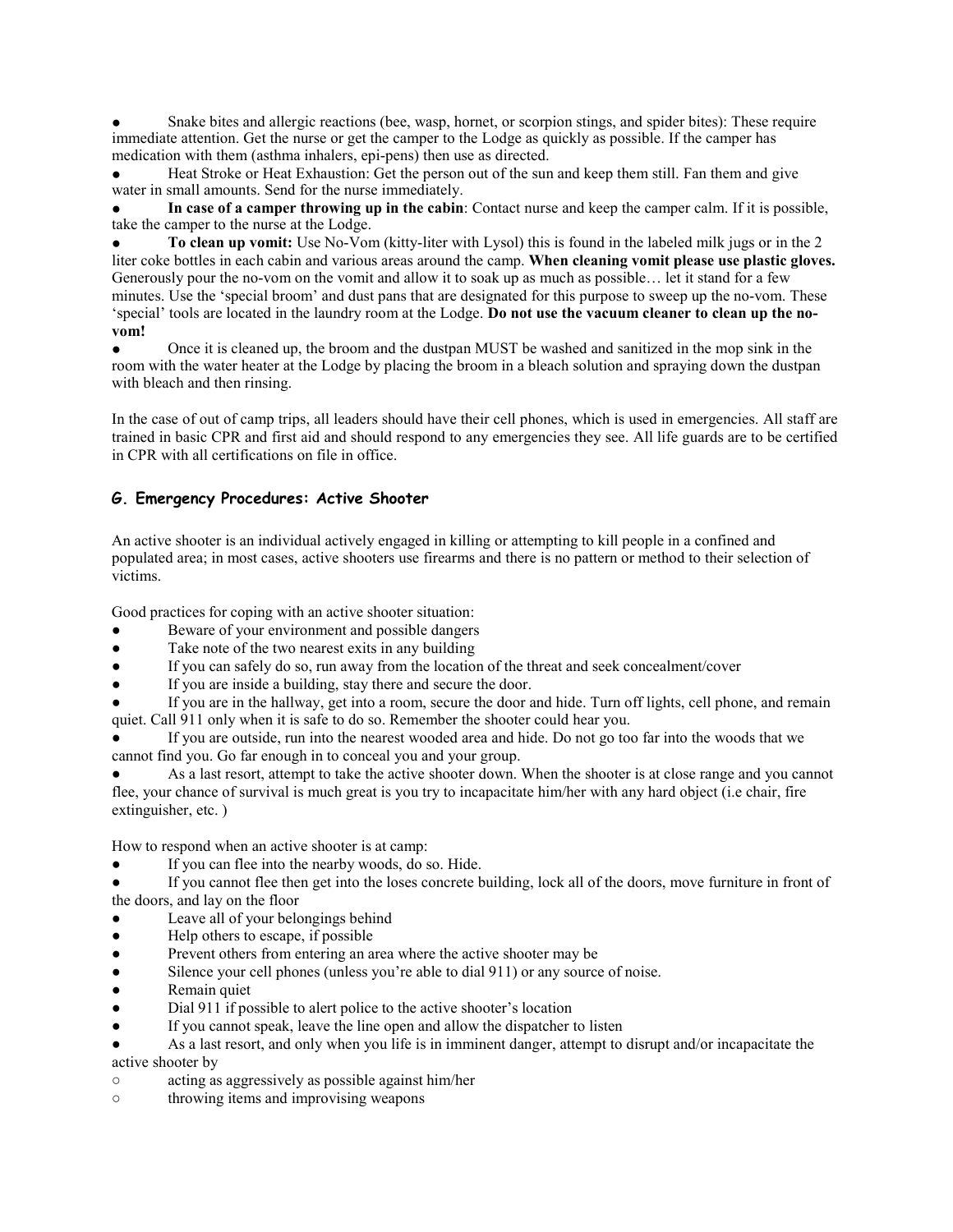- yelling
- committing to your actions

How to respond when law enforcement arrives:

Do not come out of hiding or your secure building until the office provides the code word. Please ask fo this word upon arrival.

- Remain calm and follow the offices' instructions
- Put don any items in your hands
- Immediately raise your hands and spread your fingers
- Keep hands visible at all times.
- Avoid pointing, screaming, and/or yelling

Do not stop to ask for help or directions when evacuating, just proceed in the direction from which the officers are entering the area.

## **H. Emergency Procedures: Executive Director Role**

The Executive Director of Camp Wingmann will serve in the primary communication role for all emergency procedure correspondence. They will contact all parents and necessary parties to ensure that proper communication of the event has been made. They will also be the point of contact for all media communications.

# **General Policies and Procedures**

# **A. Waterfront Policy**

Trout Lake is an awesome place for our campers to enjoy water activities. But with any lake in Florida there are dangers and concerns which must be addressed. It only takes a second for someone to disappear under water and be in serious trouble. These policies are in place for the safety of all participants. *Failure to abide by these can result in being banned from all lake activities*.

o The head life guard is in charge, with other life guards next in authority. They can and will boss everyone at the waterfront. Obey them.

o In case of an alligator sighting all swimmers are to immediately leave the lake. We do not wish to alarm swimmers and create panic so if sighted alert lifeguard with the word "puppy in the water" and then aid in getting everyone out of the lake.

o All rules listed on signs are in effect at all times.

- o Under the horseplay rule, no one pushes anyone off either dock.
- o There is no running on the docks.

o No kayaking or canoeing with a counselor accompanying group. This means that a counselor has to be kayaking or canoeing.

o When campers are in the water, life guards are to never to take their eyes off swimmers… even if life guard is engaged in conversation.

o Life guards are to ensure that campers follow the 'buddy system' when campers are to swim. This means each camper is swimming with another person in arms length.

o Life guards are to stop any behavior which they deem unsafe or risky.

o If the lifeguard sees lightning or hears thunder, no matter how distant, they are to order everyone out of the water immediately. This includes boaters.

In case of lightning and/or thunder lifeguards with counselors can take swimmers to the nearest building or gym and if lightning and/or thunder is not seen or heard for 15 minutes then they can resume lake activates.

o All life guards are to be Red Cross or YMCA current certification. A copy of said certification must be on file in the office prior to them serving as lifeguard at Camp Wingmann… this includes fall and spring season activities.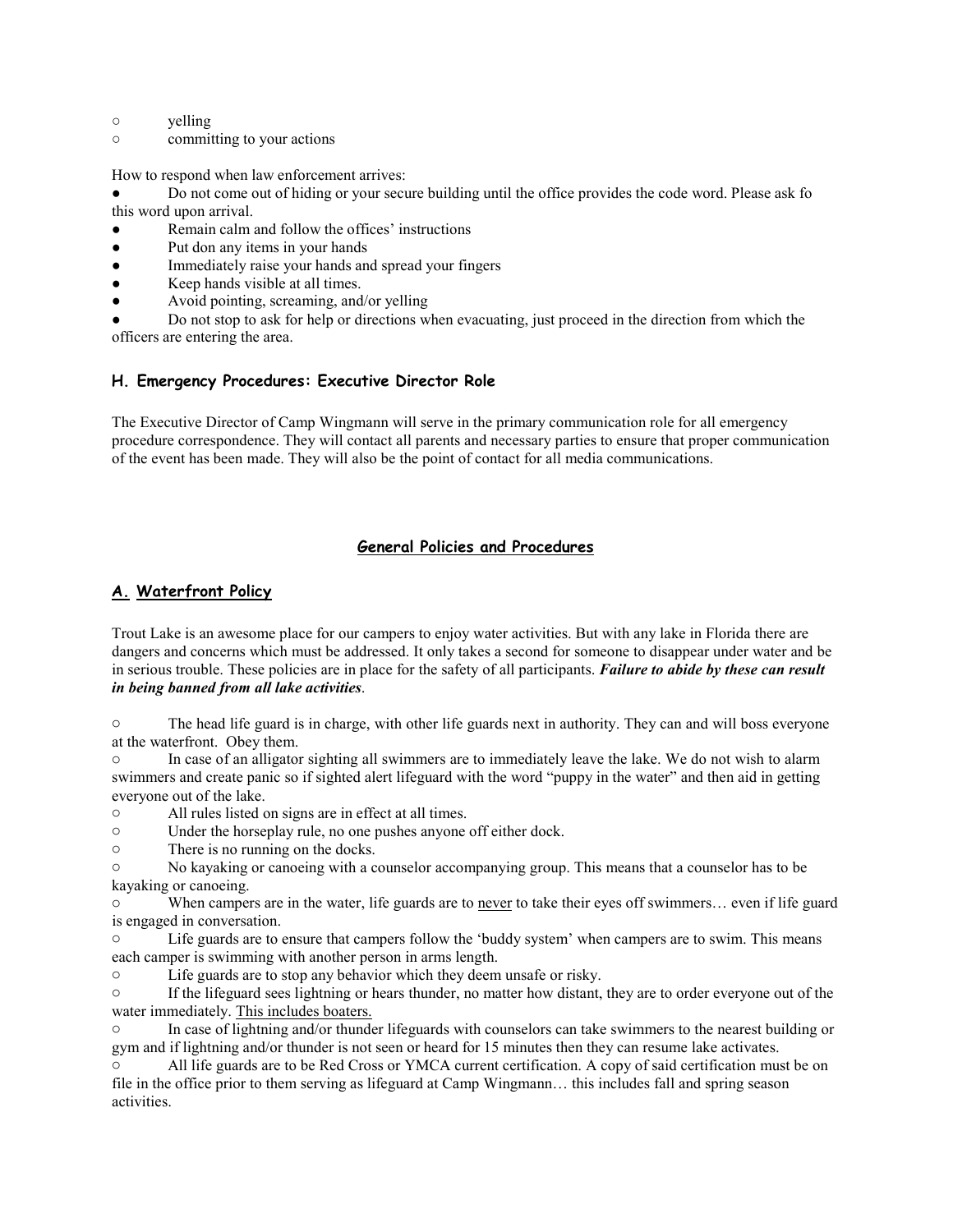# o **No swimming, kayaking, canoeing or any other water activity is to be done after dark. B. Ropes Course Policies and Procedures**

Our ropes courses, both low and high elements, offer campers a chance to learn the art of team work and to challenge themselves mentally and physically. While it is a lot of fun this can be a very dangerous activity if done incorrectly. These are put in place to ensure that everyone has a fun and safe experience.

o The Lead Ropes Course Facilitator is in charge, with other ropes course facilitators next in authority. Obey them.

o Safety is paramount… it is the most important thing. Facilitators are to stop any behavior they deem risky or unsafe. *Be alert!*

o If a facilitator sees lightning or hears thunder, no matter how distant, all rope activities are to cease. Take everyone to shelter in the gym. If lightning is not seen and thunder not heard for 15 minutes then rope activities can resume.

o No one is to go on the high rope elements unless at least two Camp Wingmann facilitators are present and in charge of the activity.

All Facilitators are to be trained by a designated senior ropes leader. That person is hired to lead training by the Executive Camp Director. Trainers are to have at least one year of leading ropes experience in order to be considered.

o Facilitator to camper ratio must not exceed 12 to 1.

o High Ropes gear must be used and inspected by facilitator. *After the participant has put on gear it must be inspected at least twice to ensure it is on and working properly.*

Nobody is to be forced or pressured to go on the high rope elements. While we encourage and challenge everyone to push their boundaries we are not to belittle or demean anyone who refuses to go.

# **C. Wildlife Policy**

At Camp Wingmann we have some really cool and beautiful wildlife. Some are harmless… while others… not so much. These policies are put in place for everyone's safety and for the safety of the wildlife.

o Do not touch any wild life. You may observe but stay back a safe distance and do not bother them.

o Do not kill the snakes. *It is not your job or responsibility to deal with nuisance wildlife, including snakes. Report all sightings of snakes to the director and let him deal with it.* Believe or not the nonpoisonous snakes are our friends and help us control rodents. Please leave all snakes alone.

If you see a raccoon, possum, or foxes out in the daytime, stay away from them and report it to the director. They are not normally day time animals and it could be an indicator that they have rabies.

o If you see bats out, day or night, leave them alone as well. They often are carries of rabies.

o We have many types of birds here. Give them space and leave them alone. You can observe them… better yet you can learn their names and their calls.

Any alligators observed are to be reported to the director. Gators six feet or more in length will be removed by the Florida Wildlife Commission. Before reporting a sighting to the Director please make sure you are not mistaking a cattail plant or turtle. *Even if you suspect an alligator report your suspension to lifeguards by telling them you thought you saw a puppy by the water. This is our code word to avoid panic. They will have everyone come out of the water.*

# **D. Policies concerning Visitors and Parents of Participants**

# **Visitors**

o All visitors are to report directly to the camp office upon arrival. If a counselor sees a stranger around the camp, they should ask that person to report to the office and direct them to there.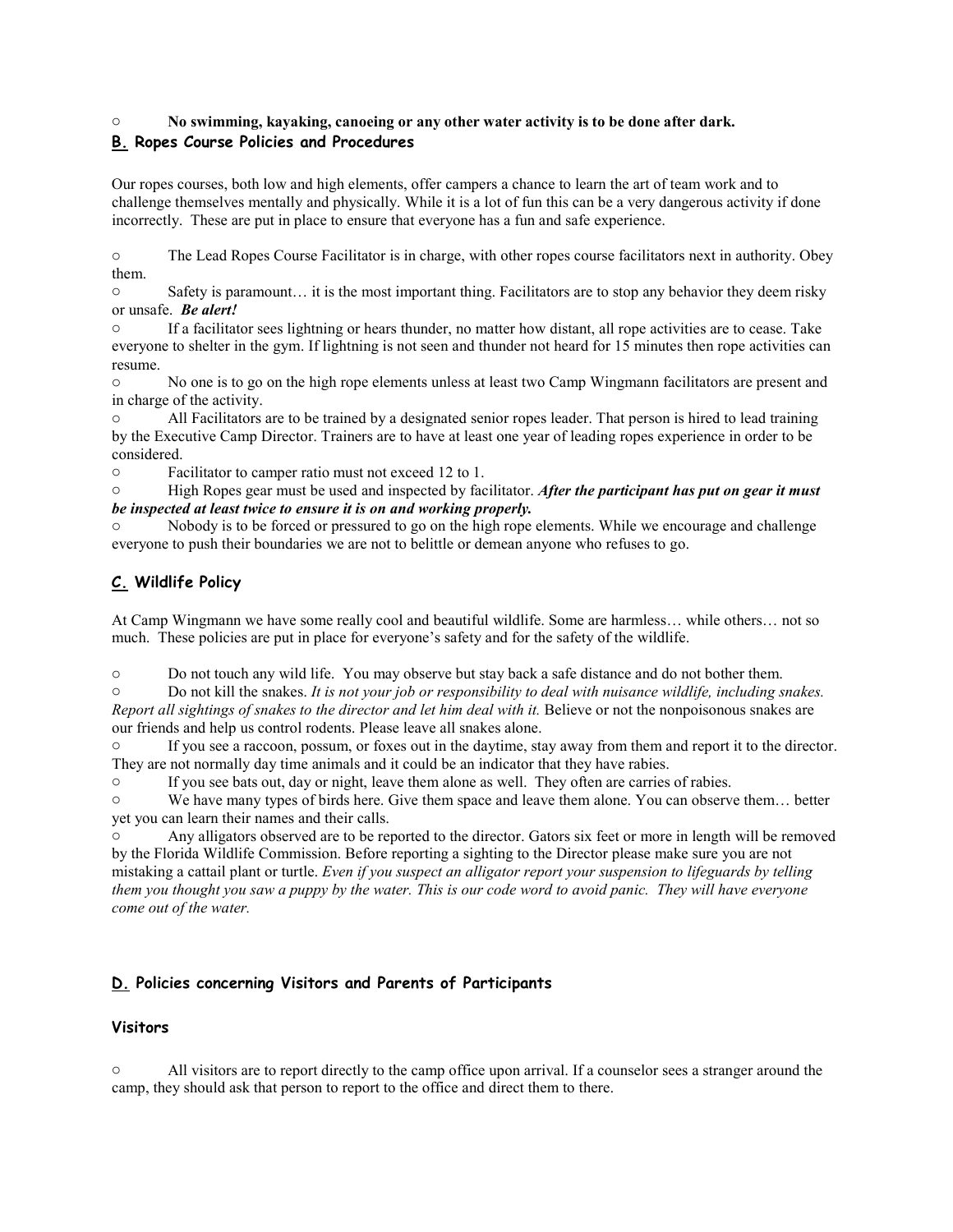o If a counselor wants to have a visitor come during a camp session, *they must clear it with the director before the invitation is issued.*

If the visitor is staying for a meal or meals then it is expected that they will pay the going rate for that meal. Normally we do not offer any facilities for overnight visitors. However, at the discretion of the executive director, volunteers may be allowed to stay provided a space can be found.

## **Parents and Campers**

o At opening day (normally at registration) parents are asked to list the names of the persons who are authorized to pick up the camper. On the closing day, or at any other time, only the designated parent or guardian on that list can sign for that child. *A camper will not be released to anyone who is not on the check out list. If there are misunderstandings, you must refer to the Registrar, Executive Director, or the office manager.* o There are to be no parent visitations during a camp session. They are welcome to come and observe the closing but it is a serious distraction when a parent visits during the session. *If there are misunderstandings then you must refer them to the director.*

# **E. Smoking and Alcohol Rules**

All camp staff are expected to live by a code of conduct at Camp Wingmann that prohibits the use of tobacco products (including any vapor products), alcohol in any form, illegal drugs of any kind.

o Smoking or 'Vaping' is prohibited at Camp Wingmann. There are no designated smoking areas on the grounds. If there is a question let the Executive Director deal with it.

o Camp Wingmann is an alcohol free zone. The only alcohol allowed on campus is the wine used strictly at the Eucharist. If there is a question let the Executive Director deal with it.

o Any medications brought on campus must be cleared with the nurse on duty for that week or weekend.

# **F. Firearms, Fireworks, Weapons**

- o It is prohibited to be in possession of the above items as well as firearms, fireworks, or other explosives.
- Weapons are prohibited.

## *For rules A and B… violations can result in immediate dismissal of employment and/ or being asked to leave Camp Wingmann.*

# **G. More General Rules for Camp Wingmann**

o Personal pets are not allowed. The only exception will be seeing eyes dogs or teaching animals (such as snakes and other reptiles). Theses exceptions must be cleared by the Executive Director and be caged or harnessed appropriately.

o Personal sports equipment, valuables and belongings are not insured by Camp Wingmann and are the sole responsibility of the owners. You are asked to keep all valuables that you might use (i.e. personal archery bow, basketballs, jewelry, electronic equipment, etc) either in your vehicle or just leave them at home. *Camp Wingmann can not be responsible for damage, theft, or loss of any personal items.* Personal equipment use needs to be approved by the Executive Director.

o Staff and clergy families may use the lakefront and swimming area during their free time provided there is a certified lifeguard present and on duty. There is absolutely no swimming at any time unless a certified lifeguard is on duty.

o All boating activities (kayaking, sailing, canoeing, any kind of boat) requires the use of a life jacket. The life jacket must be of appropriate size and properly worn and secured. No exceptions.

o All staff should submit proof of personal medical insurance or sign a 'no health insurance' waiver. All staff must also complete all health and medical release forms to be on file in the office.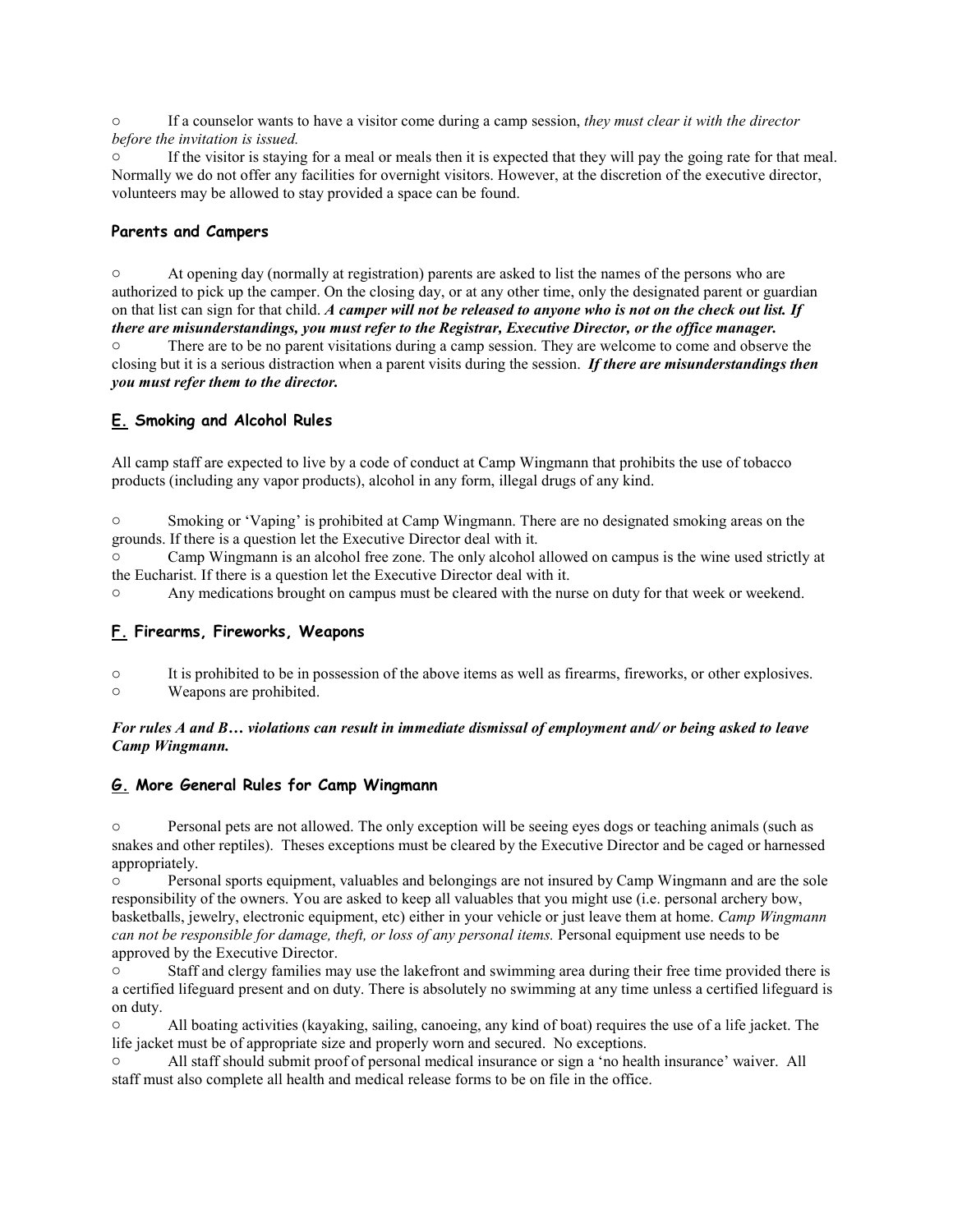o Incident reports will be kept by the camp nurse concerning all injuries and visits. A medical loge will be present and kept. Should a counselor witness an accident or other incident, an incident report should be filled out and given to the camp nurse. Forms are available in the first aid room or in this packet.

# **H. Rules Concerning Vehicular Traffic**

All personal vehicles are the responsibility of the owners. Staff vehicles should be parked in the Lodge **parking lot, and should not be used unless authorized by the executive director.**

At absolutely no time should there be a camper in a vehicle belonging to a staff member. Any exceptions **must have written consent from the parents or guardian of the camper. This is also true of siblings or family members.**

Any vehicle which comes on camp property during regular camp sessions should be driven at no more than **10mph. A counselor has the authority to stop a fast moving vehicle and remind the driver of the presence of chi**ldren **on c**am**p gr**ounds**.**

● **Counselor**s shoul**d** be **aware and make campers aware that an active road does run through the camp. They** should always check for traffic and moving vehicles before crossing the road and going through "the jungle".

Please maintain the 10mph speed limit at all times... even on the 'days off'. We have not only people **onth**e **cam**pus bu**t a**lso wildlife.

All personal vehicles are the responsibility of the owners. Staff vehicles should be parked in the Lodgeparking lot, and should not be used unless authorized by the executive director.

At absolutely no time should there be a camper in a vehicle belonging to a staff member. Any exceptions must have written consent from the parents or guardian of the camper. This is also true of siblings or family members.

Any vehicle which comes on camp property during regular camp sessions should be driven at no more than 10mph. A counselor has the authority to stop a fast moving vehicle and remind the driver of the presence of children on camp grounds.

Counselors should be aware and make campers aware that an active road does run through the camp. They should always check for traffic and moving vehicles before crossing the road and going through "the jungle".

Please maintain the 10mph speed limit at all times... even on the 'days off'. We have not only people on the campus but also wildlife.

# **I. Conditions Of Employment**

- Drug and Intoxicating Substances Testing
	- o Camp Wingmann reserves the right to test all applicants and employees for any intoxicating beverages or substance and/or controlled drugs that could affect job performance or safety. Any testing will be performed in accordance with all applicable laws. The testing program may include the following components:
- Pre-employment testing:
	- o A pre-employment drug test may be required of all prospective employees.
- For-cause testing:
	- When a supervisor observes behavior or performance problems that could adversely affect an individual's personal safety or the personal safety of others, or otherwise has a reasonable belief to suspect that intoxicating substances and/or drugs have been used, the supervisor may notify the Camp Director to determine whether a drug test for cause should be conducted. No prior notice is required to test for cause. Cause for testing will be determined at the sole discretion of the Camp Director. Cause may include, but is not limited to, odor or residual odor peculiar to drugs or alcohol, observance of drug paraphernalia or alcohol, and unusual, irrational, or erratic behavior.
- Post-accident testing:
	- o Camp Wingmann may require a post-accident drug test of all covered persons near the scene following an on-the-job accident, illness, injury, or incident.
- Random testing:
	- o Camp Wingmann may randomly conduct drug and alcohol tests at its discretion, including, but not limited to breathalyzer testing.
- Return to duty testing:
	- o Camp Wingmann may require a drug or alcohol tests of all individuals who are returning to duty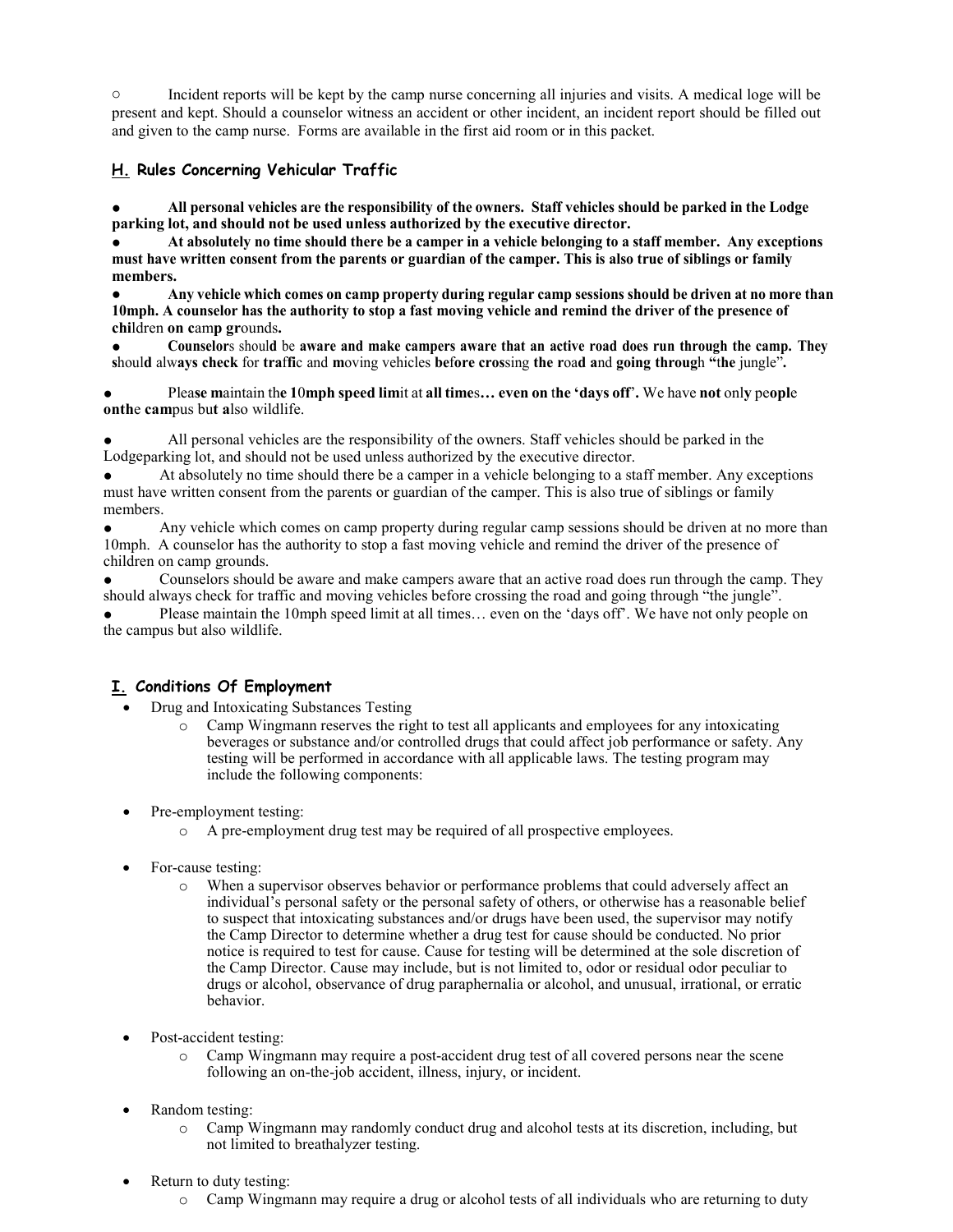following a leave of absence related to injury or illness.

- o Applicants or employees who refuse to be tested, interfere with testing procedures, alter or attempt to alter test results, or test positive for drugs or alcohol may have their job offer revoked (applicants) or may be subject to discipline, up to and including termination of employment (employees).
- **Searches** 
	- o Camp Wingmann Inc. has the right to search, in its sole discretion, any personal effects or areas of its employees while present at camp, including but not limited to any bag, purse, briefcase, backpack, package, container or vehicle brought onto the camp premises (including parking lots) as well as desks, closets, cabinets, or other areas.
- Staff Performance Evaluation
	- o Summer staff hired during any given year shall have opportunity for feedback from supervisors some time during the first few weeks of camp. The employee's immediate supervisor will provide some feedback throughout the summer session and employees should supply feedback on issues to their supervisors.
- Payment of Salary
	- o Salaries will be paid weekly. Money should be available by Midnight on Friday for payday. You will be able to obtain money from local ATM machines.. The camp will advance no money unless an emergency situation arises 5 (Death in the family, etc.). The Camp Director must approve this. Final paychecks may be withheld until all reports, records, equipment or debts have been turned in or cleared. The following deductions will be made when applicable: FICA, Federal and State taxes.
- Social Security
	- o This is deducted from all paychecks; therefore, all employees must have a Social Security number.
- Benefits May Also Include
	- $\circ$  Meals when served in camp & lodging
- Hospitalization and Medical Care
	- o Medical insurance is provided by the employee.
- Holidays
	- o There will be no paid holidays for summer camp staff.
- Time Off
	- o Time off will be granted at the discretion of the Camp Director. (No less than 24 continuous hours within 2 weeks.)
		- Staff may be permitted to leave camp on weekends after all campers in their groups have departed, their duties have been completed and any scheduled staff meetings have been held. They must be back at camp in time for any scheduled staff meetings and for chapel on Sunday.
		- Counselors and support staff may not leave their group prior to being relieved by on-duty persons.
		- All nights off must be cleared with the AD's & Camp Director.
		- All staff persons are subject to reassignment by the year-round leadership team if the situation requires it.
		- Request for Special Occasion Unpaid Time Off (weddings, reunions, etc.) should be submitted to the full time staff prior to the first week of camp. Permission for this unpaid time off will be granted if we can work out replacements for your position.
- Leaving Camp
	- o Staff members may leave Camp only on regular time off or on Camp business as directed by a full time staff member.
- **Staff Visitors** 
	- o Staff persons are not allowed to have visitors while camp is in session. Visitors between sessions must be pre-approved by the director. Any visitors must not interfere with staff or campers or the camp program. Visitors will be charged for meals. All visitors are expected to pay \$8.50 for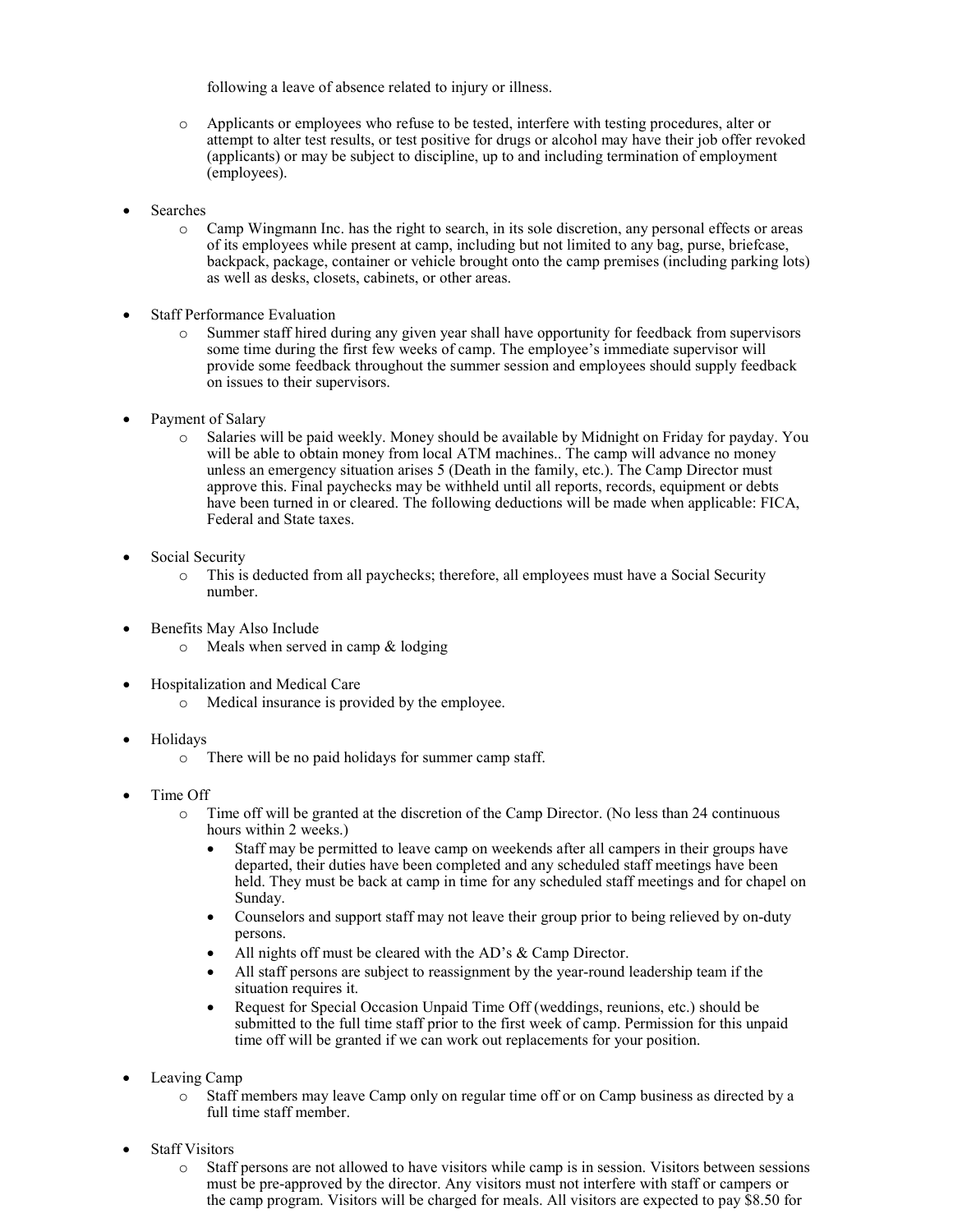their breakfast, \$8.50 for their lunch and \$8.50 for their dinner. This should be collected in advance by their host and turned in to the Director or the Office Manager. Visitor reservations should be made in advance.

- Deployment of Staff
	- o Because of the unique nature of Camps and their operation, it may, from time to time, become necessary to deploy staff members across job description lines. The staff members are expected to share in those tasks for which he/she may be deployed so that the total operation of the Camp may proceed smoothly.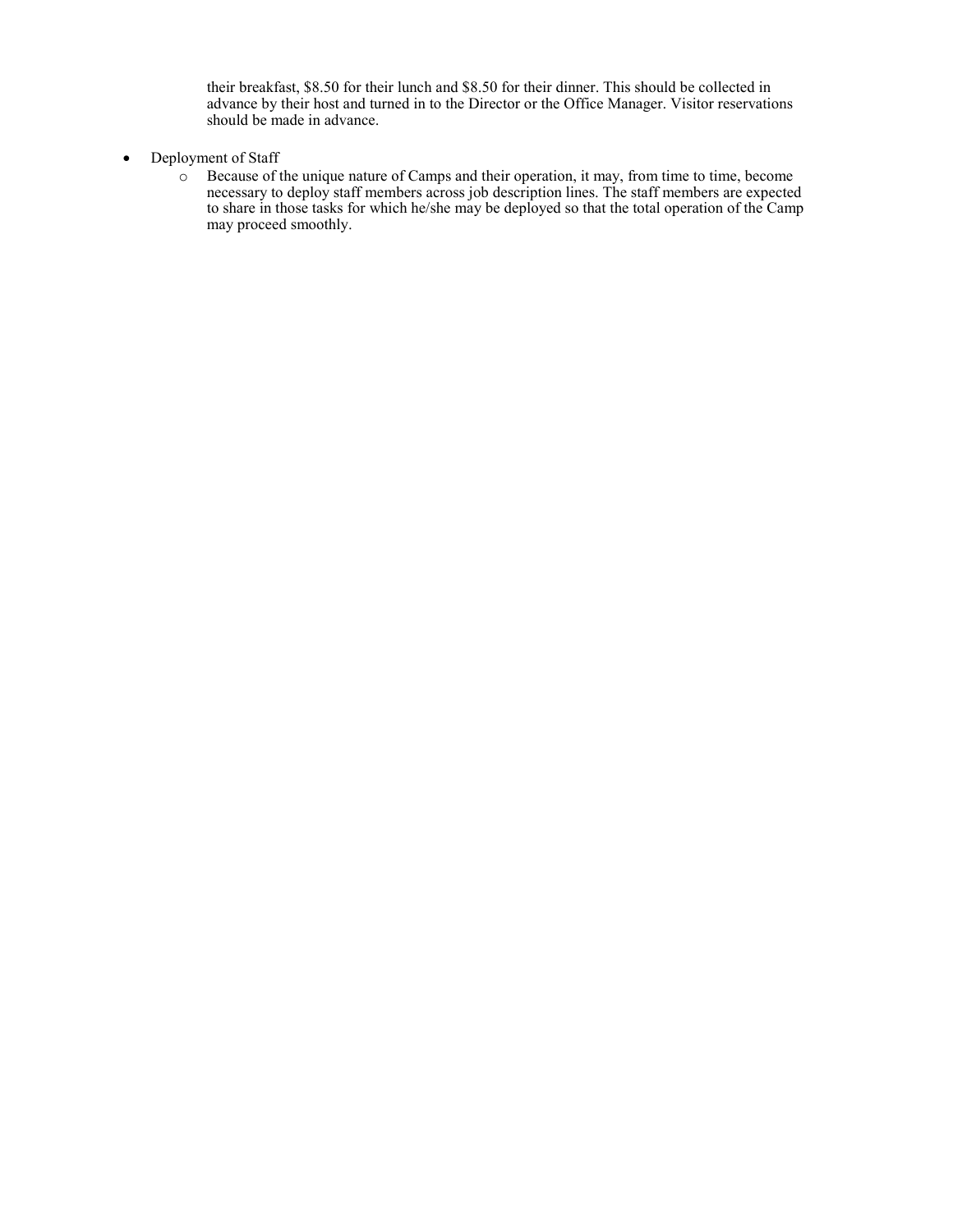# **Camp Wingmann Counselor Handbook**



#### **Tips on How to be a Super Counselor**

## **1. Hiring Policy:**

Camp Wingmann is an Equal Opportunity Employer and Prohibits Discrimination and Harassment of Any Kind: Camp Wingmann is committed to the principle of equal employment opportunity for all employees and to providing employees with a work environment free of discrimination and harassment. Camp Wingmann is a faith based nonprofit retreat and conference center, so our employment decisions at Camp Wingmann are based on applicants having a sound Christian faith/ belief, business needs, job requirements and individual qualifications, without regard to race, color, family or parental status, or any other status protected by the laws or regulations in the state of Florida. Camp Wingmann will not tolerate discrimination or harassment based on any of these characteristics.

All potential employees will

- Submit a written and signed job application which includes a pledge of good, moral conduct and permission to conduct background checks.
- Have an interview with the Camp Director
- Have three references to be checked
- Have background checks by:
- o FDLE
- o Local Law enforcement
- o Sex offender registry

+ Sign an employment Contract

# **2. Required Training of Staff**

Every counselor will receive training in the following areas:

- o How to be a counselor
- Camp Wingmann rules and regulations
- o Camp Wingmann policy and procedures
- o Adult Sexual Misconduct Prevention (Safeguarding God's Children, etc)
- o Child Sexual Abuse Prevention (Safeguarding God's Children, etc)
- o Basic First Aid and CPR Training
- o COVID-19 Guidelines

## **3. Staff- Camper Relationships**

o There will be no romantic or sexual relationships between staff and campers at Camp Wingmann period! If a staff member is caught engaging in this their employment for the summer will be terminated.

## **4. Staff- Staff Relationships**

o No public displays of affection (PDA's). There is an exception for married couples.

o Any relationship that develops can only be pursued on times when staff is off. Pursuing personal relationships takes the attention off the campers and on to yourselves.

o There will be no sexual misconduct among the staff.

o No relationships are allowed between counselors and junior counselors and no relationships are allowed between staff and the CIT's.

# **5. Staff Week and Weekend Conduct**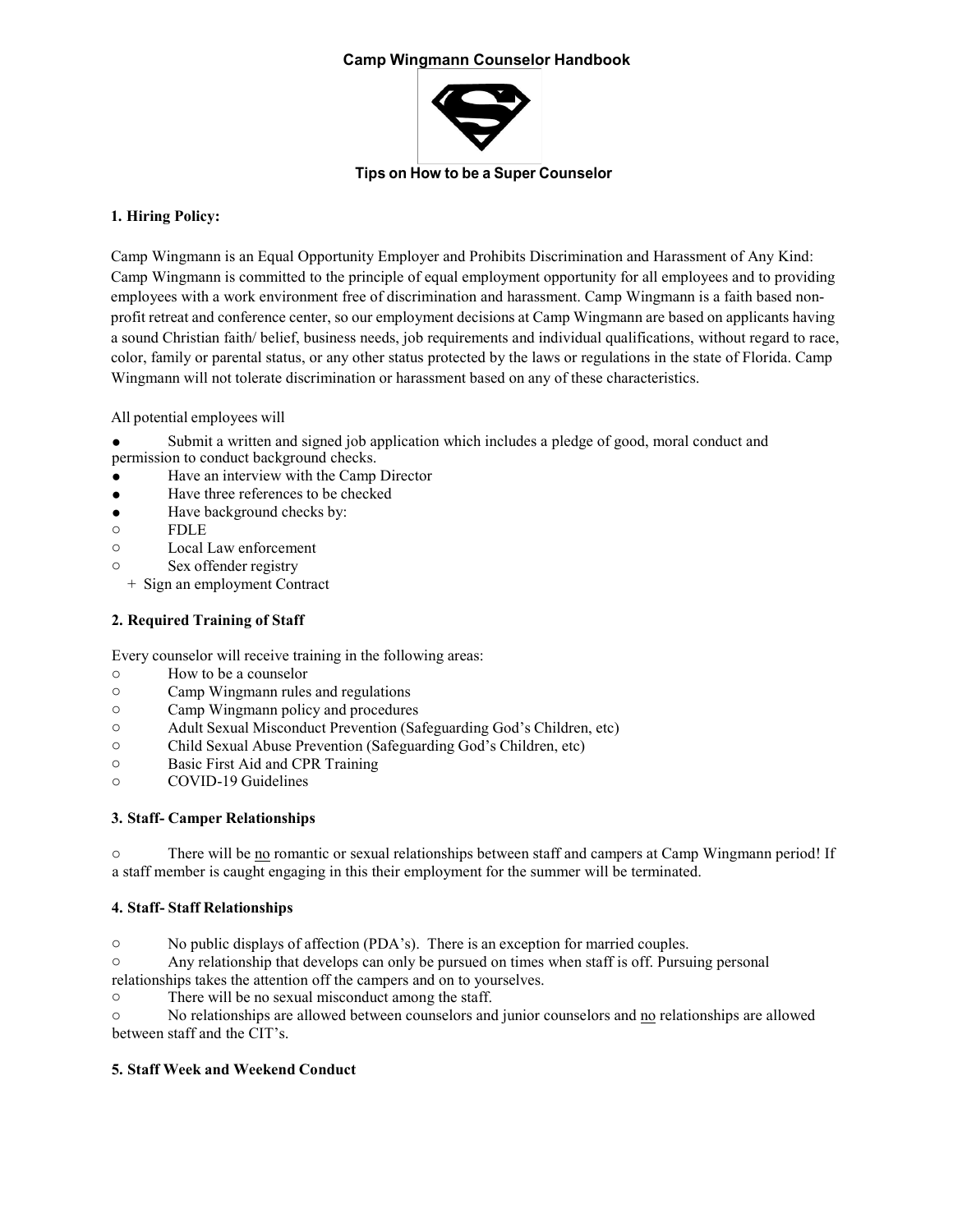o Females will stay in A-Wing and Males will stay in C-Wing. B-Wing is for female kitchen staff and female nurses.

o No visiting of halls or rooms or cabins of the opposite sex. Everyone deserves their privacy.

o Dress properly when you come into the rotunda.

o **Staff under eighteen** must first have written parents permission (on file with the office), and the Director's permission to leave campus. **This includes Saturdays off.**

o Curfew for all counselors, including Saturdays, is 11 p.m. We are insisting that everyone be on campus by 11 p.m.

o **Wal Mart Runs and other shopping:** *Please plan accordingly*… try and go as groups and only shop on the weekends and **not during camp.**

o During staff week, camps, and off days there will be no sneaking into the kitchen (this includes pantry closet, freezers, and refrigerators) for snacks. On the weekends between sessions, you will be told what is available for food. We try and budget our food purchases for the camps but we will make sure that there is food for you to snack on!

o If you watch movies or play video games we ask no R-rated movies and no violent video games. Please, also, turn off the projector when finished… the bulbs for those are incredibly expensive.

o **Please clean up after yourself and maintain clean and stocked bathrooms.** We do have guests that come to visit or to volunteer and we want the place looking good.

o **Washer and Dryer:** Please do your laundry on the weekends. Do not leave your laundry in the washer or dryer, remember you are sharing the appliances. Also, please use your own laundry products.

o Keep your rooms clean and picked up. Parents see these rooms from time to time and we need to set the example.

# **6. Use of Camp Equipment and Vehicles**

 $\circ$  The Tahoe may only be driven by JJ & Fr. Bill for insurance reasons.

o Golf carts may be driven by staff only with permission of the director. They are not for personal use and may not be taken off campus. After use, they must be returned.

o Unsafe or reckless driving of the golf carts is not allowed.

## $\circ$  Any damage that is caused to the Golf Cart or to any other equipment on campus must be reported to the *director.*

o All powered tools including saws, trimmers, mowers, blowers, etc can only be used by staff with permission of the director.

o All personal vehicles are to be parked at the lodge parking lot (the designated parking place) at all times during the camp sessions.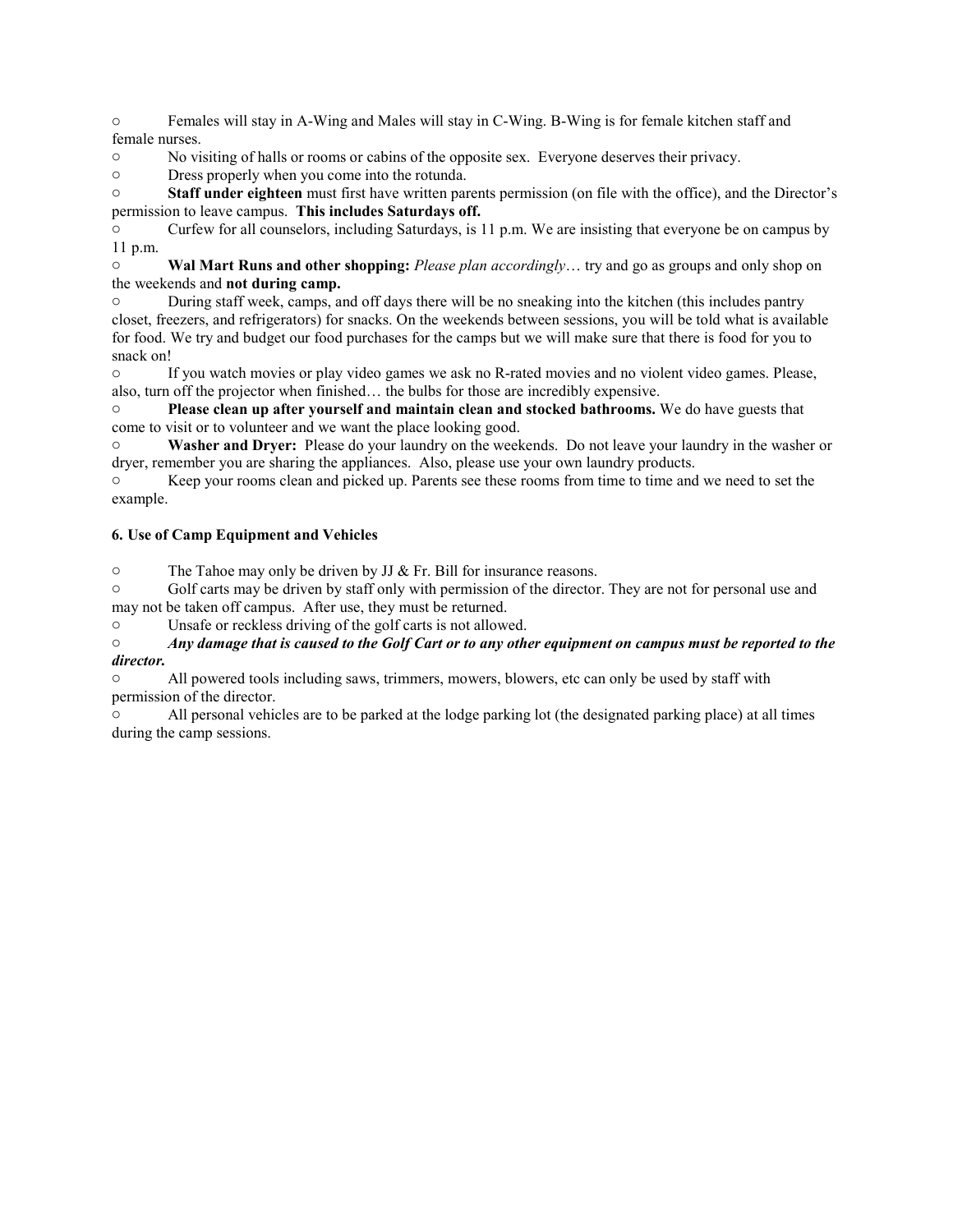# **How to Get in Trouble**

(Not an inclusive List!)

1. Failing to adhere to rules and regulations and the policy and procedures. These are in place to establish a safe and productive working community!

2. Yelling at campers to 'Shut up'

3. Popping ANYONE with towels.

4. Throwing anyone off the docks into the water (horseplay at the lake).

5. "Rough- Housing" with campers.

6. Use up something and not replenish it or tell anyone we are out.

7. Going into the kitchen area during camp sessions.

8. Playing games and ignoring your campers (e.i. basketball). Involve your campers in your sports.

#### *9. Leaving your cabin at night with the Jr. Counselor in charge.*

10. Being out in the rotunda of the Lodge at night after lights out (or on the porch of the cabins). This includes the kitchen crew! You need and those around you need the sleep!

11. Going into a cabin or wing of the opposite sex.

12. Using a golf cart without permission.

13. Driving a personal vehicle during camp sessions.

14. Using inappropriate (cussing or otherwise foul) language.

15. Telling dirty or inappropriate jokes.

16. Telling ghost/ scary stories or not stopping campers from doing the same.

## *17. Allowing your campers to keep their phones after lights out or during the daily activities.*

18. Sleeping late and/ or avoiding work. This includes sleeping while Jr. Counselor is the leading cleaning detail.

19. Putting your personal needs ahead of the campers.

20. Sitting on the ping-pong table with others and not participating with the campers.

**How To Get Fired** (Again, not an inclusive List)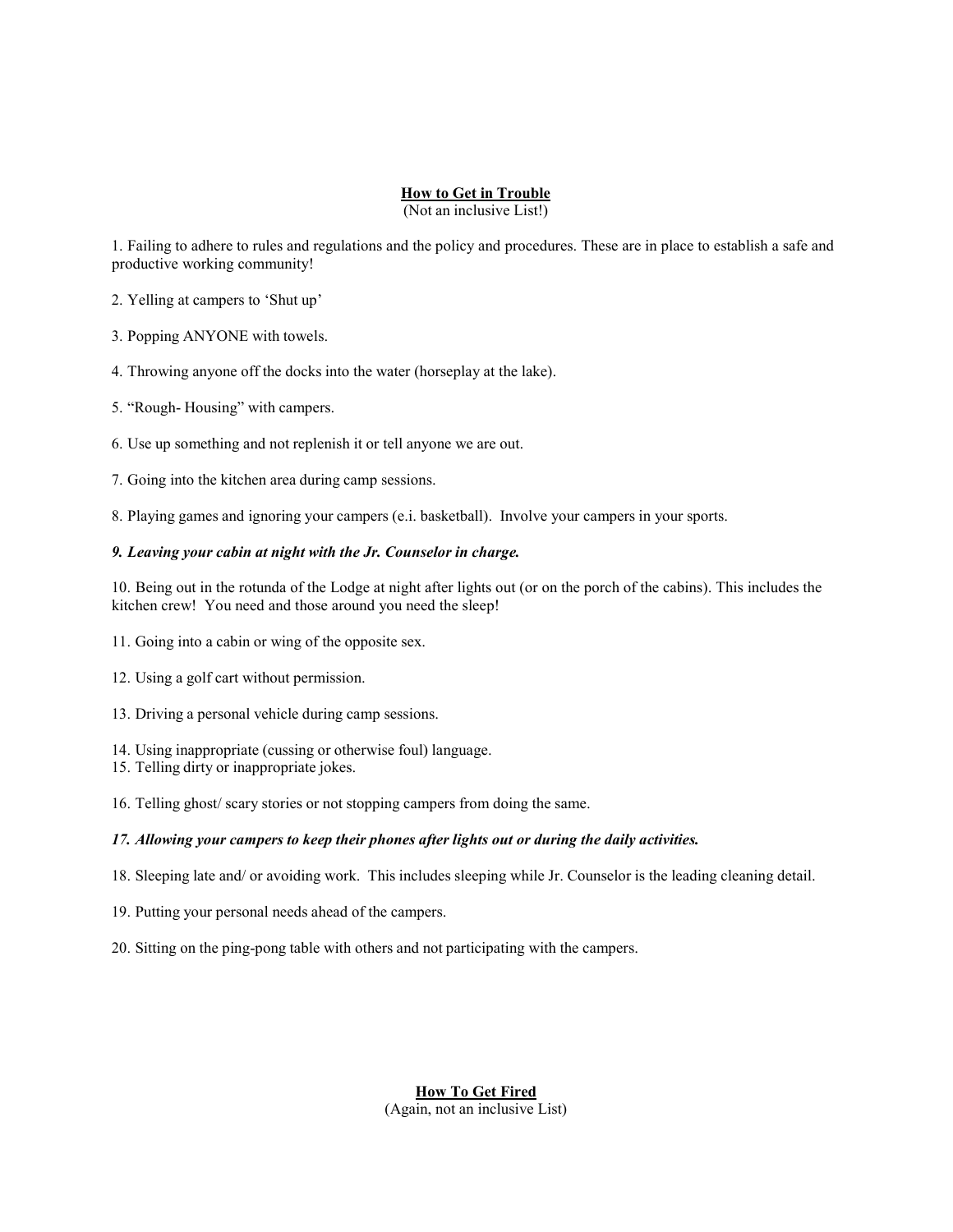1. Endangering a camper or anyone's safety in anyway.

2. Having more than a "Friend" relationship with a camper, C.I.T., Jr. Counselor, or camper.

- 3. Having a sexual relationship with another counselor, C.I.T., Jr. Counselor, or camper.
- 4. Not fulfilling your duties, being lazy, late to work, not watching after the campers. Showing up late for work.
- 5. Not knowing where your campers are at all times or leaving campers unattended.

# **Tips for being the best counselor you can be**

#### **1. Be Prepared**

- Know how you want something to be done.
- Let the campers know how you want it to be done.
- Make sure the campers are doing it that way.

#### **2. Be Alert**

#### **A. Within the cabin:**

- As the adult you need to be alert at all times. This includes a **WIDE** variety of situations.
- Make sure you know where your campers are at all times.
- Try and anticipate possible situations and/or problems. For example, 'Will this interaction lead to a fight?' 'Are someone's feelings hurt?' 'Will this get out of hand and/ or become dangerous if I don't get involved now?'

Stay aware of your surrondings. For example be aware of weather conditions... are your campers drinking enough water? Does it look like a strom is approaching?

## **B. With individual Campers:**

Do not take campers anywhere alone unless it's a dire emergency... and even then call the nurse or other adult to meet you.

Are your campers taking real showers? Are they changing their cloths regularly? Are they taking care of personal hgiene?

Are your campers using the restroom on a regular basis. (This is really important for you elementary kids who might be embarssed about using the bathroom.)

Are they eating properly? Encourage your campers to eat a balanced diet (not just the desert stuff for example).

## ● **Here is a biggie: Are your campers drinking enough water? Are you drinking enough water?**

Is everyone being included in all activities?

## **3. Remember have a sense of humor… be careful but have fun!**

- Camp Wingmann is about finding God, making friends, and having fun!
- If the campers aren't having fun... neither will you. And if you are not having fun... neither will they.
- Attitude is everything! Do not be sarcastic with campers you do not know. Foster a positvie attitude.

Don't be over bearing... be cool, chill out! However, do not become one of the campers! *You are the adult- you are in charge and that means that you are responsible for their safety!*

## **4. Deal with all camper issues immediately**

No camper deserves to be outcast or ridiculed. Deal with any situations where kids are being bullied, left out, touched inapproperly, threatened, etc. If it is approperate up issues again at the cabin devotions. *What does it mean to live in community under Christ?*

However, keep issues private when its private. Not all situations are group teaching opprotunities!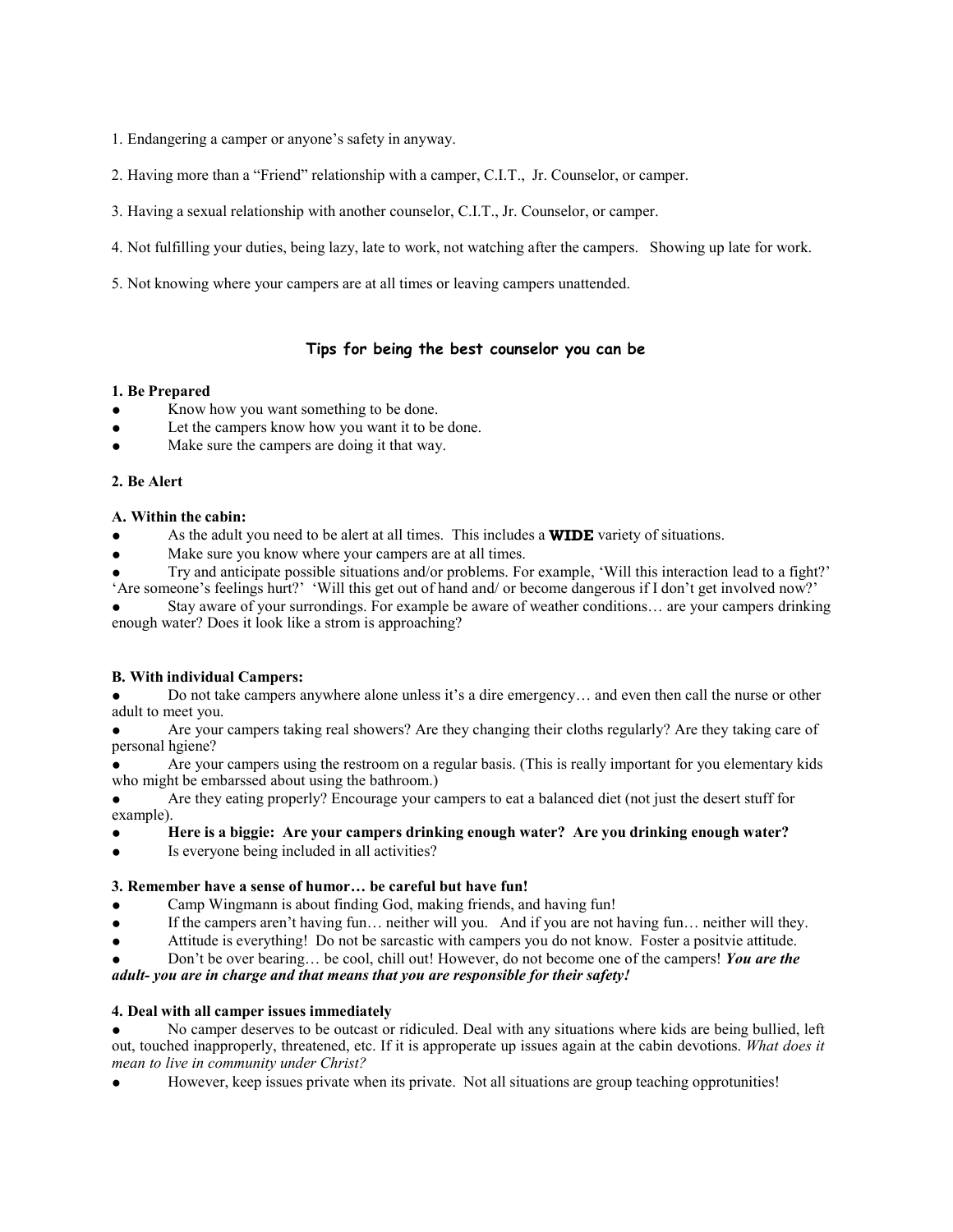#### **5. Be Fair with all concerned**

Remember all campers have paid (or where paid for) all at the same amount. Just because you may know one of your campers well does not mean that you should spend all your time reacquainting yourselves. Bottom line: **DO NOT PLAY FAVORITES!**

If you know some of your campers from past camps or whatever use those relationships to help other campers into the cabin environment. They will respect you all the more as a leader if you do this… remember they will be looking to you as the leader.

#### **6. Be the adult… Be the Leader God has called you to be!!**

Lead by example. Maintain a positive attitude, even when you may not feel so positive. For example, if you complain about the food- so will your campers. If you wine about how tired you are… so will your campers. They are looking to you as the leader. *Remember… it may be week four for you but for the campers that week… its week one!*

Leave gossip and rumors out of your daily life at camp. If you are gossiping or partaking in rumors about fellow campers it can lead to hurt feelings and broken community. Your campers will follow your lead so just don't do it. Gossip in any form takes away from the reason of why you are here.

## **7. Be Consistent**

● Think before you speak… mean what you say and say what you mean.

• Follow the rules of the camp and the cabin and set the example. If you don't do this consistently then they won't.

Do not yell at your campers or tell them to 'Shut Up'. Use the "God is good..." method of getting your groups attention.

#### **8. Remember… Be Positive!**

The summer program at Camp Wingmann is desinged to be a time and place that is 'set apart'. We are striving to make this a safe place where kids can come to know and grow in Christ. Your campers have not come here to be yelled at or belittled (many of them get this kind of treatment in their homes or schools).

If you are prepared, consistent, and yes, have a sense of humor, you will not need to yell at your campers.

If you find yourself in a position where campers are not listening to you... then wait. Make it clear that they are using up their time (i.e. canteen, swimming, etc.). If you need to speak to the camp director or the assistant director for ways of improving responsivesness in the cabin.

DO NOT get caught up in the heat of the moment and never argue with a kid... set the rule and be firm in following through. Again, NO YELLING! One way of getting the attention of your campers is to have your sit out on an activity.

#### **BOTTOM LINE: KNOW WHAT IS GOING ON WITH YOUR CAMPERS—THAT IS YOUR JOB!**

# *Safe Churches Ministry at the Beginning of the 21st Century*

# **Policies for the Protection of Children and Youth from Abuse**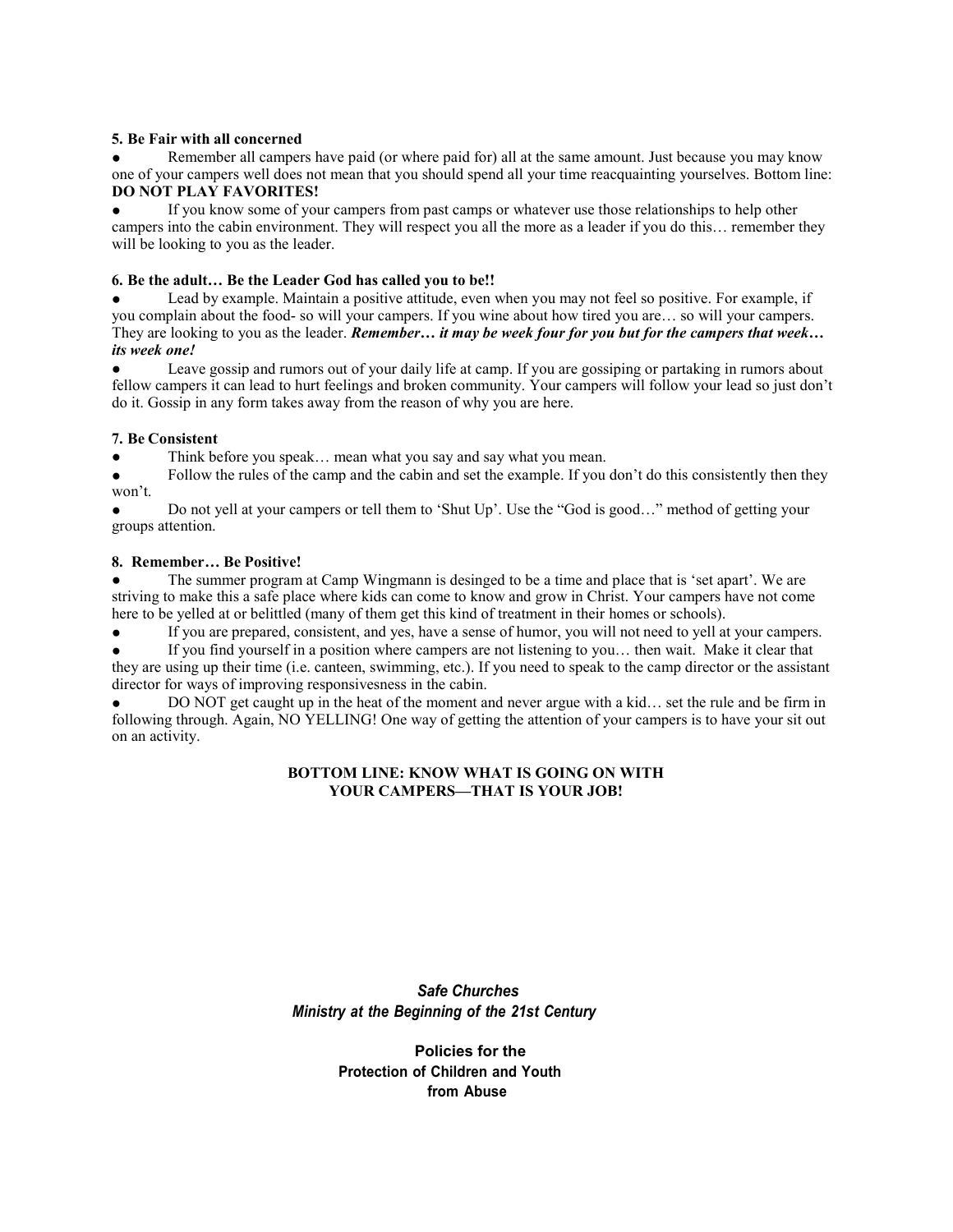## Diocese of Central Florida

# Adapted from the Model Policies developed by THE CHURCH PENSION GROUP and Developed in Partnership with The Nathan Network As Revised & Adopted, October 13, 2005, Last Reviewed Nov. 2014

#### **Table of Contents**

| <b>Lable of Contents</b>                                                                     |  |
|----------------------------------------------------------------------------------------------|--|
|                                                                                              |  |
|                                                                                              |  |
|                                                                                              |  |
|                                                                                              |  |
| C. "Regularly" or "Occasionally" Work With or Around Children or Youth                       |  |
|                                                                                              |  |
|                                                                                              |  |
|                                                                                              |  |
|                                                                                              |  |
|                                                                                              |  |
|                                                                                              |  |
|                                                                                              |  |
| A. Reporting of <i>Inappropriate Behaviors or Policy Violations</i> with Children or Youth 9 |  |
|                                                                                              |  |
|                                                                                              |  |
|                                                                                              |  |
| Appendix C. Sample Application Form, Code of Conduct, Acknowledgment, and Release  14        |  |
|                                                                                              |  |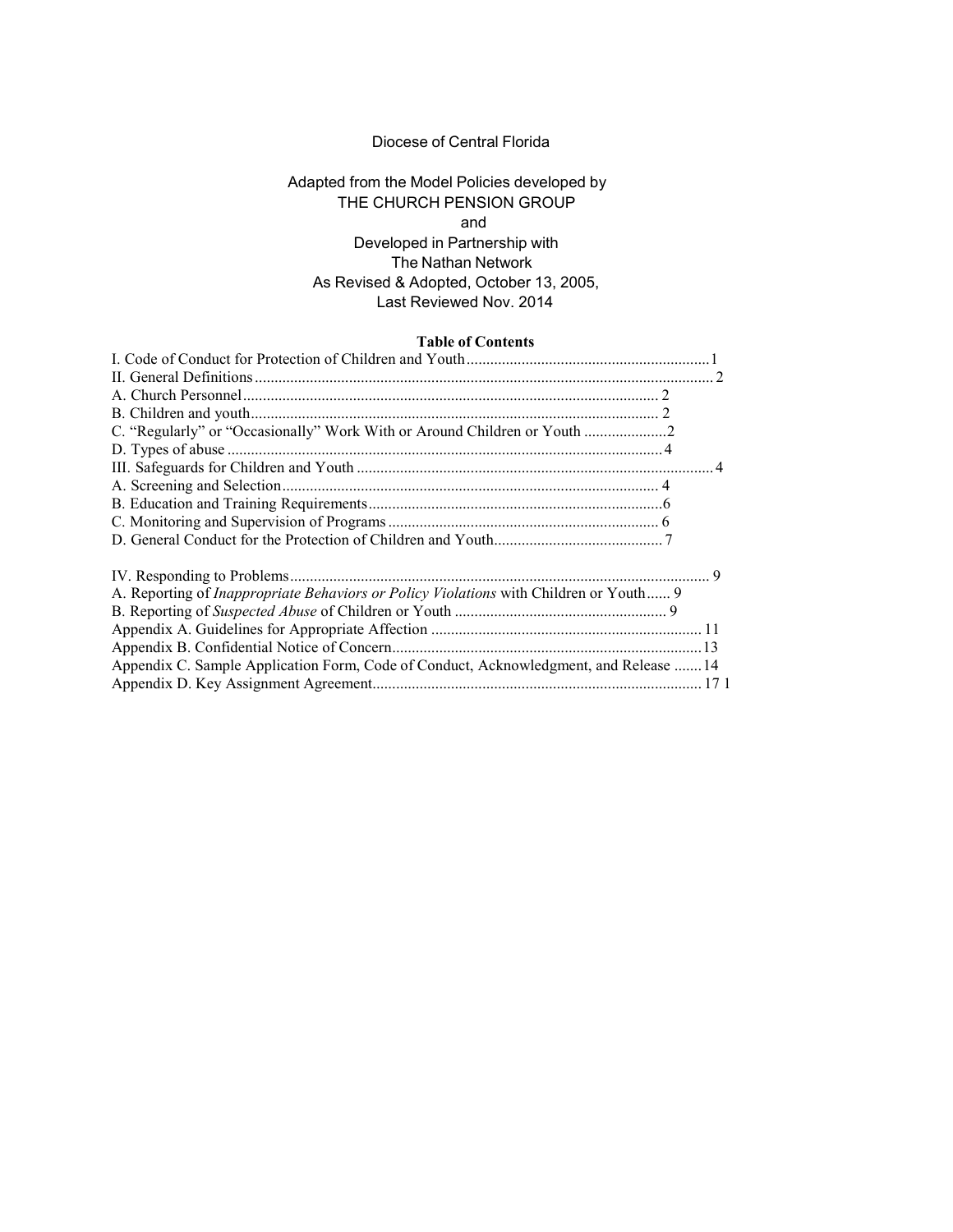## <span id="page-16-0"></span>**I. Code of Conduct for Protection of Children and Youth**

Relationships among people are at the foundation of Christian ministry and as such are central to the life of the church. Defining healthy and safe relationships through policies and codes of conduct is not meant, in any way, to undermine the strength and importance of personal interaction in our ministries. Rather, it is to assist in more clearly defining behaviors and practices that allow the church to more fully demonstrate its love and compassion for children and youth in sincere and genuine relationships.

Relationships in ministry should, ideally, always be experienced as caring and without intention to do harm or allow harm to occur. This Code of Conduct has been adopted by the Diocese of Central Florida to help the church create safe environments for children and youth and for those who minister to them. All Church Personnel are asked to carefully consider each statement in the Code and within the *Policies for the Protection of Children and Youth from Abuse* before agreeing to adhere to the statements and continue in service to the church.

#### **Code of Conduct for Protection of Children and Youth**

Church Personnel understand that the church will not tolerate abuse of children and youth and agree to comply in spirit and in action with this position.

Church Personnel agree to do their best to prevent abuse and neglect among children and youth involved in church activities and services.

Church Personnel agree to not physically, sexually or emotionally abuse or neglect a child or youth.

Church Personnel agree to comply with the policies for general conduct with children and youth as defined in the *Policies for the Protection of Children and Youth from Abuse*.

All Church Personnel agree to comply with the Guidelines for Appropriate Affection with children and youth. In the event that Church Personnel observe any inappropriate behaviors or possible policy violations with children or youth, Church Personnel agree to immediately report their observations.

All Church Personnel acknowledge their obligation and responsibility to protect children and youth and agree to report known or suspected abuse of children or youth to appropriate church leaders and state authorities in accordance with these policies.

Please reference Section IV A and B.2

## <span id="page-16-1"></span>**II. General Definitions**

#### <span id="page-16-2"></span>**A. Church Personnel**

For the purposes of this policy, the following are included in the definition of Church Personnel when they are functioning in their respective roles for the church:

1. All clergy whether stipendiary, non-stipendiary, or otherwise who are engaged in ministry or service to the church.

2. All paid personnel whether employed in areas of ministry or other kinds of services by the diocese, its congregations, schools or other agencies. For example, sexton, secretaries, youth minister, choir director, Christian Education Directors, school personnel.

3. Those who contract their services to the diocese, its congregations, schools or other agencies and that have regular access to children or the facilities.

4. Volunteers, including any person who enters into or offers him or herself for a church related service, or who actually assists with or performs a service, whether or not they have been selected or assigned to do so. Volunteers include members of advisory boards, vestries, Bishop's Committees, boards of directors, Sunday school teachers, nursery attendants, acolyte leaders, youth leaders, etc.

#### <span id="page-16-3"></span>**B. Children and youth**

A **child** is defined as anyone under the age of 12 years.

A **youth** is defined as anyone who is at least 12 years old, but not yet 18 years old. A youth may also be an individual who is 18 years old or older, but still in high school.

#### <span id="page-16-4"></span>**C. "Regularly" or "Occasionally" Work With or Around Children or Youth Regularly Work With or Around Children or Youth**

For the purpose of this policy, the following are included in the definition of Church Personnel who "Regularly Work With or Around Children or Youth:"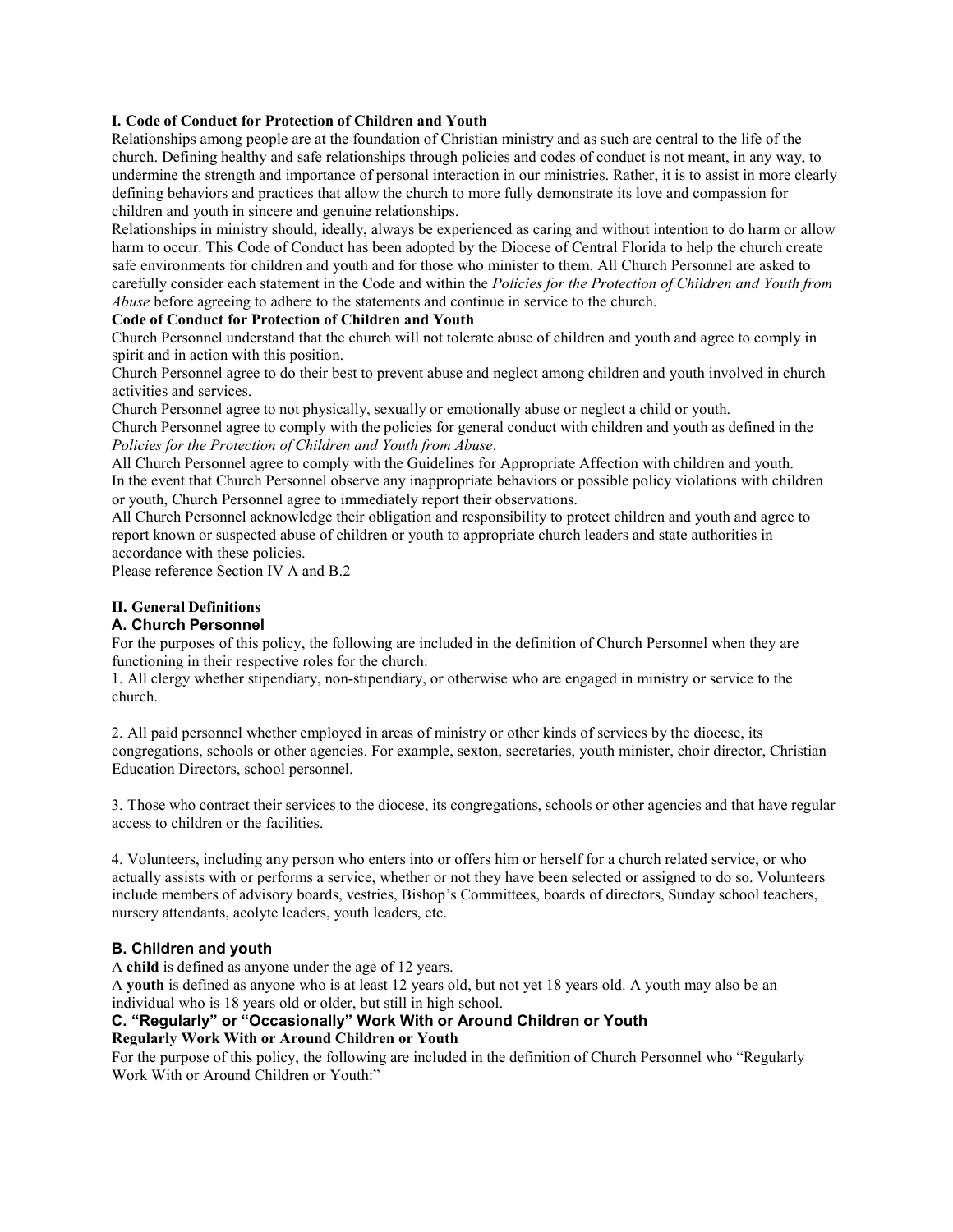1. All clergy whether stipendiary, non-stipendiary, or otherwise who are engaged in ministry or service to the church.

2. All paid Church Personnel whose work regularly takes them throughout the facility or grounds or who has keys giving them access to the buildings on the grounds.

3. All volunteers who have keys giving them access to the buildings on the grounds except those who only occasionally access the buildings when little interaction with children or youth is likely (for example persons serving on the altar guild or flower guild).

4. All persons who supervise or assist with supervising children or youth, in ministries, programs or activities more often than occasionally, including church school teachers.

5. All persons who provide transportation to children or youth more often than occasionally.

6. Any paid personnel whose living quarters are on the grounds of the church, school or other related agency.

7. All vestry members or other members of similar decision-making groups elected or appointed after December 31, 2005 who have the authority to approve the creation of ministries, programs or activities for children or youth. Examples include, but are not limited to:

- Children's or youth choir directors
- Organists who work with children or youth
- Lay youth ministers
- Volunteer youth directors
- All Church Personnel who work or assist in the nursery more than three times a year
- All adult Church Personnel who work in the nursery
- All staff, whether volunteer or paid, at church camps
- Adults who participate in overnight activities with children or youth

## **Occasionally Work With or Around Children or Youth**

For the purpose of this policy, the following are included in the definition of Church Personnel who "Occasionally Work With or Around Children or Youth:" It is understood that these individuals will work with and under the direction of a person who "Regularly Work With or Around Children or Youth" and has received the training required under this policy.

1. All persons who supervise or assist with supervising children or youth in ministries, programs or activities infrequently, generally no more than three times a year or for one program or activity during a year that lasts less than a month (i.e. assisting with preparation for the Christmas pageant, or teaching one "unit" of Church School for a month).

2. All persons who provide transportation to children or youth infrequently, generally no more than three times a year.

3. All persons who work or assist in the nursery three or fewer times a year, whether on an emergency basis or otherwise.

# <span id="page-17-0"></span>**D. Types of abuse**

1. **Physical abuse** is non-accidental injury, which is intentionally inflicted upon a child or youth.

2. **Sexual abuse** is any contact or activity of a sexual nature that occurs between a child or youth and an adult. This includes any activity, which is meant to arouse or gratify the sexual desires of the adult, child or youth.

3. **Emotional abuse** is mental or emotional injury to a child or youth that results in an observable and material impairment in the child or youth's growth, development or psychological functioning.

4. **Neglect** is the failure to provide for a child or youth's basic needs or the failure to protect a child or youth from harm.

5. **Economic exploitation** is the deliberate misplacement, exploitation, or wrongful temporary or permanent use of a child or youth's belongings or money.

6. **Unwanted Sexual Activity** is any contact or activity of a sexual nature that occurs between children, youth, or child/youth

# <span id="page-17-1"></span>**III. Safeguards for Children and Youth**

## <span id="page-17-2"></span>**A. Screening and Selection**

1. Any and all Church Personnel who Regularly Work With or Around Children/Youth shall be screened and selected utilizing at least the following: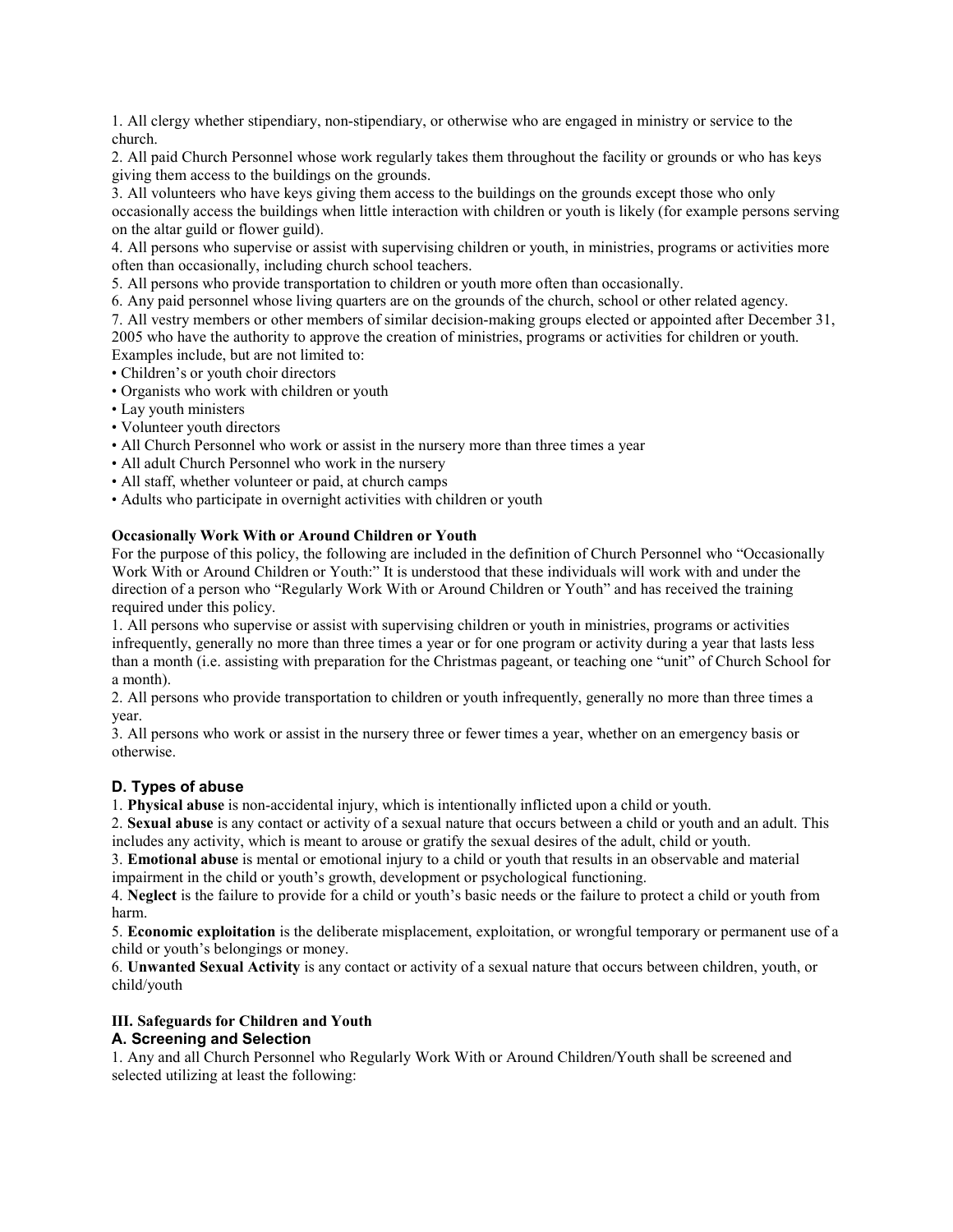a. **A standard application** completed by the applicant that includes an authorization for the release of information to conduct background checks and the **Code of Conduct** (Appendix C).

b. **Criminal records check** in any state where the applicant has resided during the past seven (7) years, and other states, if any, as determined by the church.

c. **Sexual offender and predator registry check** in any state where the applicant has resided during the past seven (7) years.

d. Individual **interview** with the applicant.

e. **Reference Checks** of persons outside the congregation who know the applicant, preferably who know how the applicant works with children.

f. **Driving or motor vehicle records check** if the person may be transporting children or youth.

g. The above shall be initiated prior to the start of service.

2. Any and all Church Personnel who Occasionally Work With or Around Children or Youth shall be screened and selected utilizing at least the following:

a. **A standard application** completed by the applicant that includes a release of information to conduct background checks and the **Code of Conduct** (Appendix C).

b. Individual **interview** with the applicant.

c. At least one **Reference Check** of a person or persons outside the congregation who know the applicant, preferably who know how the applicant interacts with children.

d. **Driving or motor vehicle records check** if the person will be transporting children or youth.

e. **Sexual offender and predator registry check** in any state where the applicant has resided during the past seven (7) years.

f. The above shall be initiated prior to the start of service

3. All information gathered about an applicant will be carefully reviewed and evaluated to make a determination, in consultation with others as necessary, of whether or not the person is appropriate to work with children or youth. 4. Church Personnel who work with or around children or youth must have a personnel file that is kept where other church records are kept.

5. Criminal records checks and sexual offender and predator registry checks will be conducted every seven (7) years for Church Personnel who Regularly Work With or Around Children or Youth.

6. To the extent possible, no person will be permitted to supervise an immediate family member without other adults present when working with or around children or youth. For the purpose of this policy, immediate family member is defined as spouse, child, parent, sister, brother, similar in-law relationship, stepchild, stepparent, stepsibling, or grandparent.

7. Church Personnel who transfer within the Diocese of Central Florida and apply for or are asked to or who do undertake positions working with or around children are required to undergo the same screening and selection process in Section A above. This requirement may be met through a transfer of a copy of the personnel file to the new congregation, school, agency, or program together with completion of a new application, individual interview and reference checks with the congregations, schools, agencies or other programs for which the applicant has worked with or around children since the screening was last done as shown in the applicant's personnel file.

## <span id="page-18-0"></span>**B. Education and Training Requirements**

1. Three hours of child abuse prevention education and training is required for all Church Personnel who Regularly Work With or Around Children or Youth before they start their work with children or youth or, if that is not possible, one hour of child abuse awareness training before they start their work and the rest of the training within three months of starting.

2. One hour of child abuse awareness education and training is required for all Church Personnel who Occasionally Work With or Around Children or Youth before they start their work with children or youth or at least within three months of starting.

## <span id="page-18-1"></span>**C. Monitoring and Supervision of Programs**

The monitoring and supervision of programs and activities involving children or youth is important for safeguarding children and youth and involves several aspects. One aspect involves having structural guidelines or standards for the programs and activities for children and youth. These include such things as who approves new programs, how many adults need to be present and the like. In addition to setting structural guidelines and standards, church leaders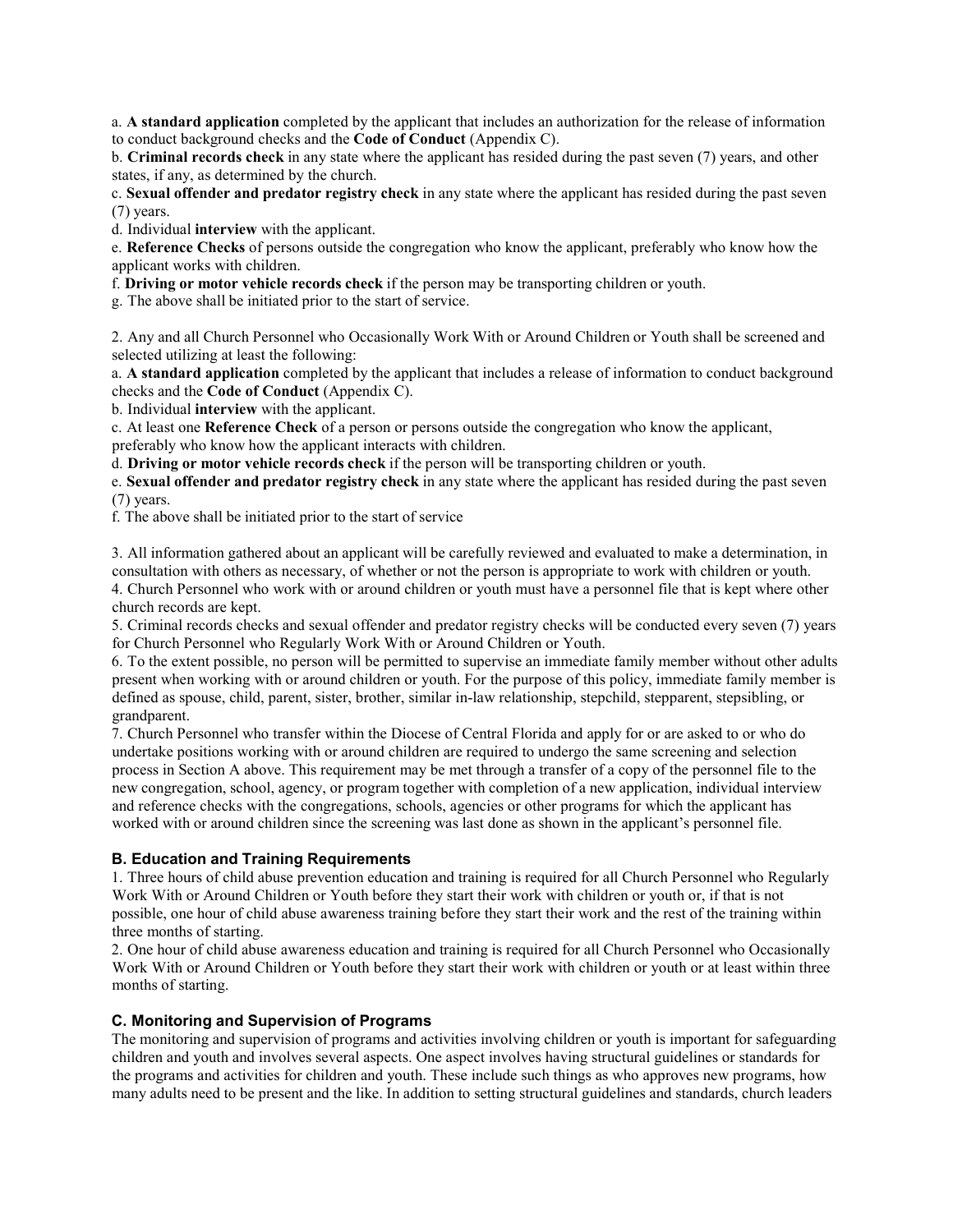must make sure the structural safeguards are followed. Programs and activities have to be monitored and supervised to do that.

Another aspect of monitoring and supervision is that supervisory personnel and others monitor and supervise the behavior of adults, youth and other children with children and youth so that inappropriate behaviors and interactions can be detected and stopped. Some behaviors and interactions are potentially harmful to children or youth in and of themselves. Examples include providing alcohol or drugs to children or youth or actually having sexual contact with a child or youth. Other behaviors and interactions are not necessarily harmful in and of themselves but are the same behaviors and interactions known to be used by those who abuse children or youth to "groom" them or their parents for eventual abuse or which provide the privacy child molesters need in order to abuse children or youth. Examples of those behaviors and interactions include holding children over the age of three on the lap, transporting a child or youth alone, and the like.

The structural standards guidelines and standards are covered in both the following **Monitoring and Supervision** section and in the following section, **General Conduct for the Protection of Children and Youth.**

The behaviors and interactions of persons with children and youth that need to be monitored and supervised are covered in the section on **General Conduct for the Protection of Children and Youth** and in the **Guidelines for**

#### **Appropriate Affection**.

Every program for children and youth must have established ratios for adults and children established by the Diocesan Board (for diocesan activities), Vestry (for congregational activities), or by the Board of a church related institution. Compliance with the established ratio is required at all times, including activities that occur off church premises. Recommended guidelines follow:

1. Church Personnel are prohibited from being alone with a child or youth or multiple children or youth where other adults cannot easily observe them.

2. Church Personnel over the age of 21 must directly supervise Church Personnel under the age of 18 and be physically present during all activities.

3. Church Personnel are not permitted to develop new activities for children and youth without approval from the rector or canonical equivalent. The rector will consider whether the plan for a new activity includes adequate adult supervision.

4. Each program will develop age-appropriate procedures established by the Diocesan Board (for diocesan activities), Vestry (for congregational activities), or by the Board of a churchrelated institution to ensure the safety of children and youth using restrooms and showers or baths.

5. When supervising or assisting private activities such as dressing, showering or diapering infants or children, Church Personnel will remain in an area observable by other adults or work in pairs.

6. At least two unrelated Church Personnel must supervise activities. To the extent possible when both boys and girls are participating, male and female chaperones should be present.

#### <span id="page-19-0"></span>**D. General Conduct for the Protection of Children and Youth**

The following guidelines are intended to assist Church Personnel in monitoring and supervising behaviors and interactions with children and youth in order to identify and stop those that may be inherently harmful to children or youth, which are the type used by child molesters to "groom" children, youth and their parents, or which may create the conditions where abuse can occur more easily. They are also used to make decisions about interactions with children and youth in church sponsored and affiliated programs. They are not designed or intended to address interactions within families. When exceptions to these guidelines must be made, they will be reported to the supervisor of the person granting the exception as soon as possible.

1. All Church Personnel who work with children and youth must agree to comply with these Guidelines for Appropriate Affection (Appendix A).

2. No person will be allowed to volunteer to regularly work with children or youth until the person has been known to the clergy and congregation for at least six months.

3. Programs for infants and children under six (6) years old will have procedures to ensure that children are released only to their parents or legal guardians or those designated by them.

4. Church Personnel are prohibited from the use, possession, distribution, or being under the influence of alcohol, illegal drugs, or the mis-use of legal drugs while participating in or assisting with programs or activities for children and youth.

5. Parents or guardians must complete written permission forms before Church Personnel transport children and youth for a church sponsored activity or for any purpose on more than an occasional basis.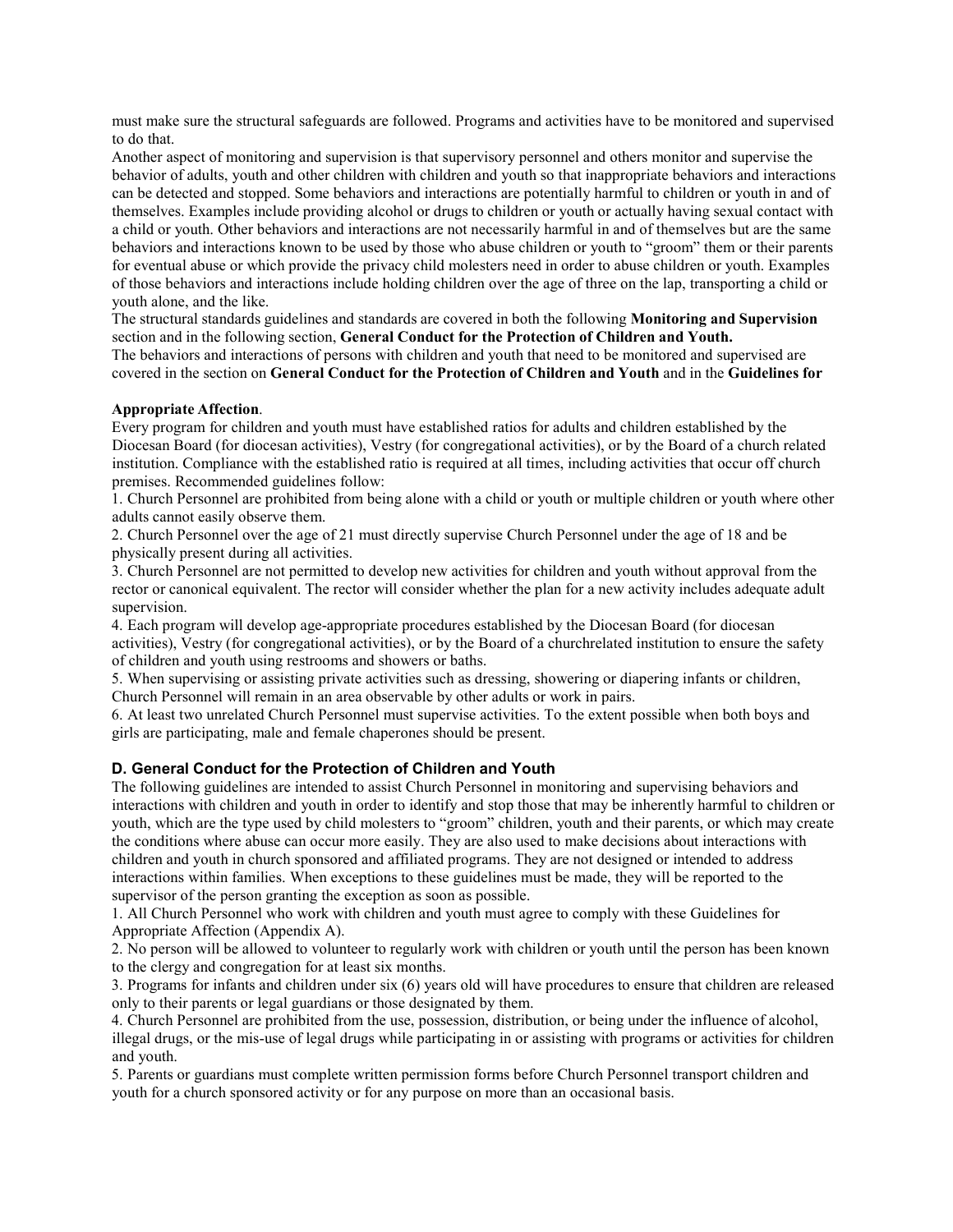6. Church Personnel will respond to children and youth with respect, consideration and equal treatment, regardless of sex, race, religion, sexual orientation, culture or socio-economic status. Church Personnel will portray a positive role model for children and youth by maintaining an attitude of respect, patience, and maturity. They will avoid even the appearance of favoritism.

7. One to one counseling with children and youth will be done in an open or public or other place where private conversations are possible but occur in full view of others.

8. Church Personnel are prohibited from dating or becoming romantically involved with a child or youth.

9. Church Personnel are prohibited from having sexual contact with a child or youth.

10. Church Personnel are prohibited from possessing any sexually oriented materials (magazines, cards, videos, films, clothing etc.) on church property or in the presence of children and youth except as expressly permitted as part of a pre-authorized educational program.

11. Church Personnel are prohibited from using the Internet to view or download any sexually oriented materials on church property or in the presence of children and youth.

12. Church Personnel are prohibited from discussing their own sexual activities, including dreams and fantasies, or discussing their use of sexually oriented or explicit materials such as pornography, videos or materials on or from the Internet, with children or youth.

13. Church Personnel are prohibited from sleeping in the same beds or sleeping bags with children or youth unless the adult is an immediate family member of all children or youth in the bed or sleeping bag. It is acceptable to have multiple adults sleep with all the children or youth participating in one open space such as a church basement or camp lodge.

14. Church Personnel are prohibited from dressing, undressing, bathing, or showering in the presence of children or youth.

15. Church Personnel are prohibited from using physical punishment in any way for behavior management of children and youth. No form of physical discipline is acceptable. This prohibition includes spanking, slapping, pinching, hitting, or any other physical force. Physical force may only be used to stop a behavior that may cause immediate harm to the individual or to a child, youth or others.

16. Church Personnel are prohibited from using harsh language, degrading punishment, or mechanical restraint such as rope or tape for behavior management.

17. Church Personnel are prohibited from participating in or allowing others to conduct any hazing activities relating to children's or youth ministry or camp activities.

## <span id="page-20-0"></span>**IV. Responding to Problems**

## **A. Reporting of** *Inappropriate Behaviors or Policy Violations* **with Children or Youth**

1. When Church Personnel observe any inappropriate behaviors, behaviors that are inconsistent with the Guidelines for Appropriate Affection, or which may violate any provision of the *Policies for Protection of Children and Youth from Abuse*, they must immediately report their observations. Examples of inappropriate behaviors or policy violations would be seeking private time with children or youth, taking children or youth on over-night trips without other adults, swearing or making suggestive comments to children or youth, or selecting staff or volunteers without the required screening.

2. Such inappropriate behaviors or possible policy violations that relate to interactions with children or youth should be reported as follows:

a. A telephone call or meeting with the immediate supervisor of the person and the rector,

b. A telephone call or meeting with a church warden if the person is the rector;

c. A telephone call, meeting or written notice to the Bishop or Canon to the Ordinary;

d. Submit a *Notice of Concern* (Appendix B) to the Immediate Supervisor, Rector and the Bishop.

3. All reports of inappropriate behavior or policy violations with children or youth will be taken seriously.

## **B. Reporting of** *Suspected Abuse* **of Children or Youth**

1. All Church Personnel are required by this policy to report known or suspected abuse of children or youth to the appropriate state authorities and to the Rector.

2. Failure to report suspected abuse of children or youth is a crime. Reports may be made confidentially or anonymously. The State of Florida provides immunity from civil liability for persons required to report suspected abuse in good faith and without malice. Simply stated, "in good faith" means that the person submitting the report believes what he or she is reporting to be true.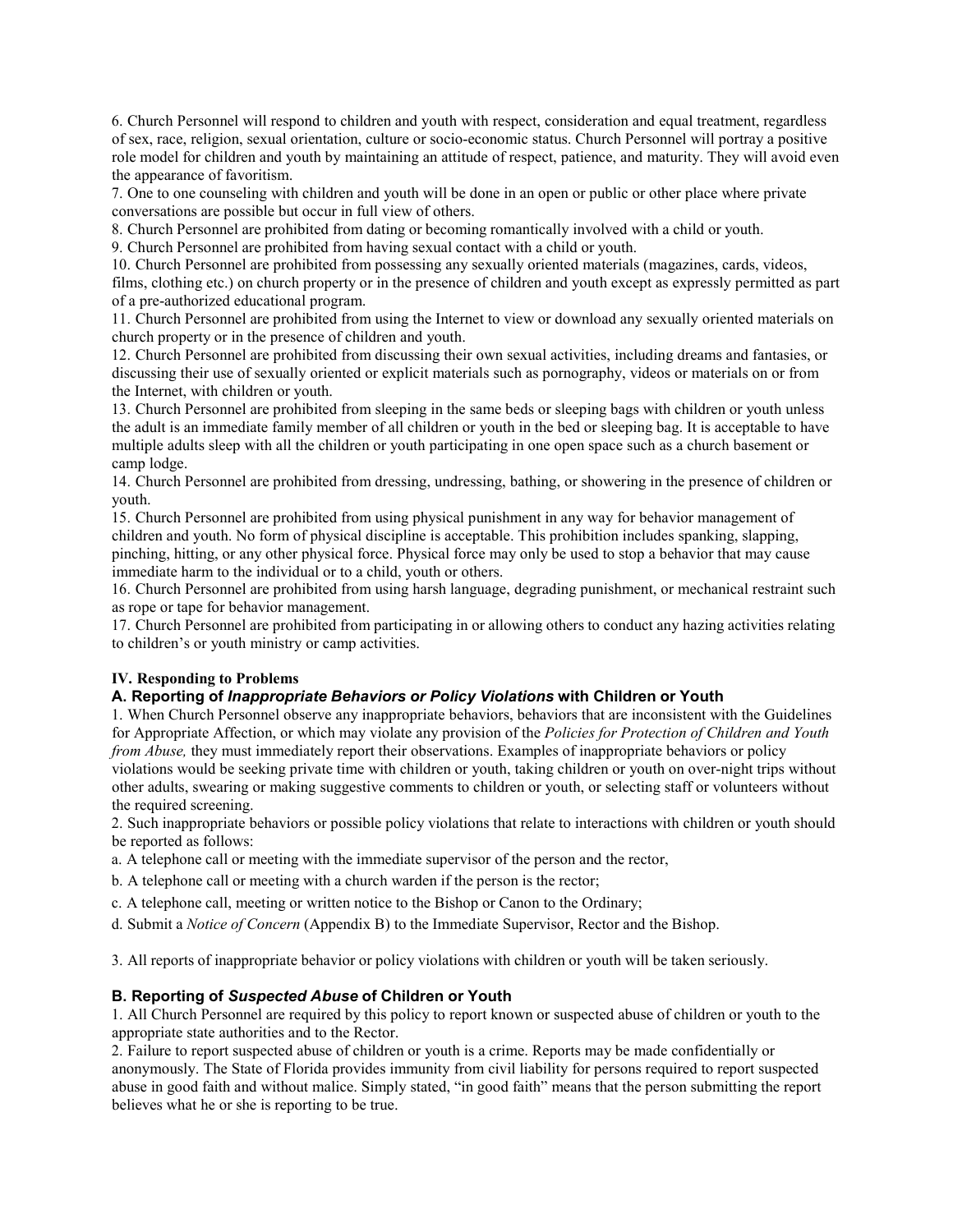3. In addition to reporting to the state authorities, Church Personnel are required to report any suspected or known abuse of children or youth that may have been perpetrated by Church Personnel directly to the rector of their Parish so that immediate and proper steps may be taken to ensure the safety of alleged victims.

4. Reports of suspected or known abuse that involve Church Personnel may be reported to the Diocese of Central Florida in the following ways:

a. A telephone call, meeting or written notice to the Bishop or Canon to the Ordinary;

b. A telephone call or meeting with the rector, if the member of the clergy is not the person being complained about.

5. The Diocese of Central Florida and all of our congregations and institutions will cooperate with any investigation by state authorities to the fullest extent appropriate and inform authorities that a concurrent internal investigation will be directed by the Diocese of Central Florida.

## <span id="page-21-0"></span>**Appendix A. Guidelines for Appropriate Affection**

The Diocese of Central Florida is committed to creating and promoting a positive, nurturing environment for our children's and youth ministries that protect our children and youth from abuse and our Church Personnel from misunderstandings. When creating safe boundaries for children and youth, it is important to establish what types of affection are appropriate and inappropriate, otherwise that decision is left to each individual. Stating which behaviors are appropriate and inappropriate allows Church Personnel to comfortably show positive affection in ministry, and yet identify individuals who are not maintaining safe boundaries with children and youth. The Guidelines are based, in large part, on avoiding behaviors known to be used by child molesters to "groom" children, youth, and their parents for future abuse. The following guidelines are to be carefully followed by all Church Personnel working around or with children and youth.

1. Love and affection are part of church life and ministry. There are many ways to demonstrate affection while maintaining positive and safe boundaries with children and youth. Some positive and appropriate forms of affection are listed below:

- **·** Brief hugs.
- Pats on the shoulder or back.
- Handshakes.
- "High-fives" and hand slapping.
- Verbal praise.
- Touching hands, faces, shoulders and arms of children or youth.
- Arms around shoulders.
- Holding hands while walking with small children.
- Sitting beside small children.
- Kneeling or bending down for hugs with small children.
- Holding hands during prayer.

▪ Pats on the head when culturally appropriate. (For example, this gesture should typically be avoided in some Asian communities).

2. The following forms of affection are considered inappropriate with children and youth in ministry setting because many of them are the behaviors that child molesters use to "groom" children or youth for later molestation or can be, in and of themselves, sexual abuse.

- Inappropriate or lengthy embraces.
- Kisses on the mouth.
- Holding children over three years old on the lap.
- Touching bottoms, chests or genital areas other than for appropriate diapering or toileting of infants and toddlers.
- Showing affection in isolated areas such as bedrooms, closets, staff only areas or other private rooms.
- Occupying a bed with a child or youth
- Touching knees or legs of children or youth.
- Wrestling with children or youth.
- Tickling children or youth.
- · Piggyback rides.
- Hugs from behind.
- Any type of massage given by a child or youth to an adult.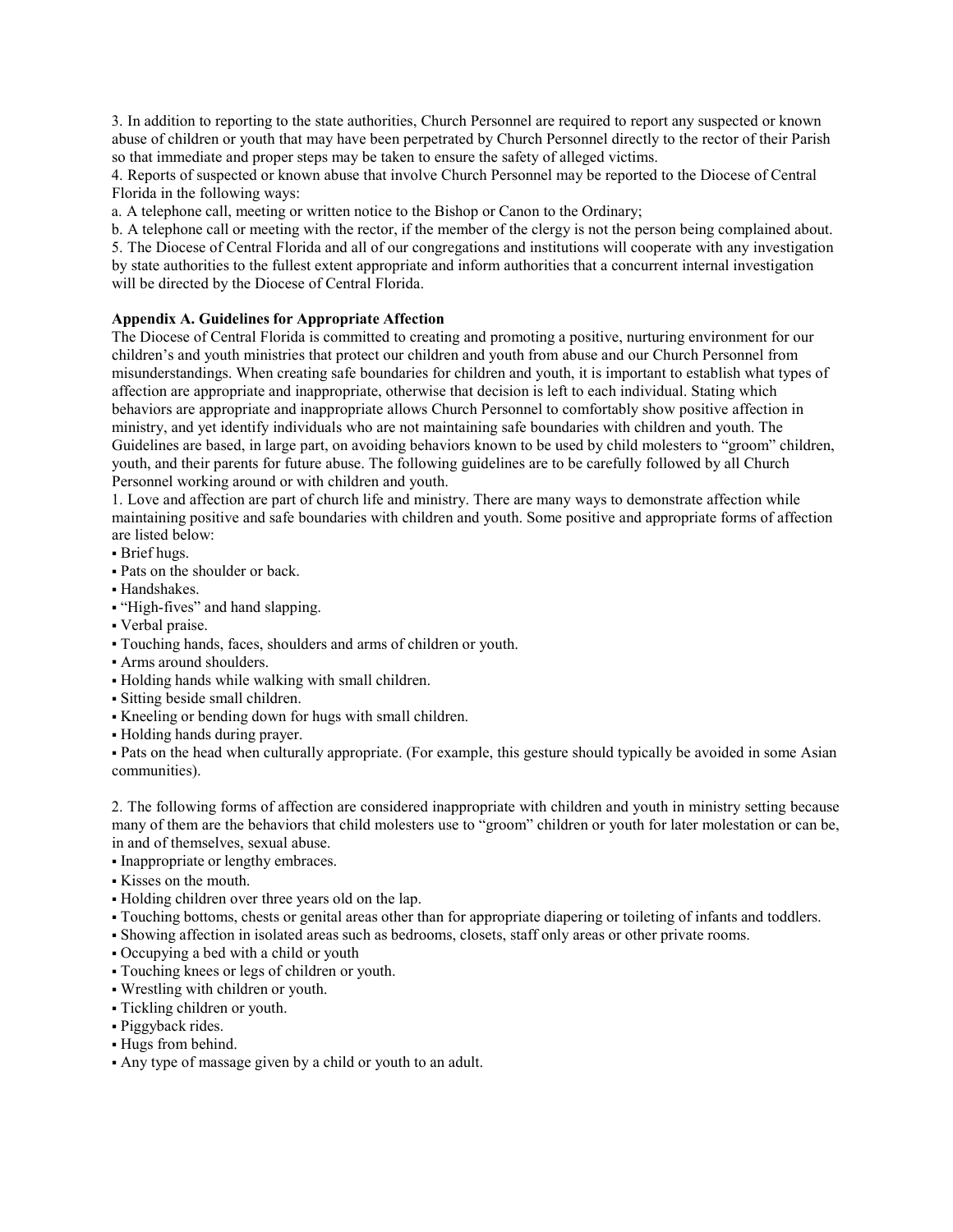▪ Any type of massage given by an adult to a child or youth.

▪ Any form of unwanted affection.

▪ Comments or compliments (spoken, written, or electronic) that relate to physique or body development. Examples would be, "You sure are developing," or "You look really hot in those jeans."

▪ Snapping bras or giving "wedgies" or similar touch of underwear whether or not it is covered by other clothing.

▪ Giving gifts or money to individual children or youth.

▪ Private meals with individual children or youth in non public places.

# *Safe Churches Ministry at the Beginning of the 21st Century* **Policies for the Protection of Children and Youth from Abuse**

Diocese of Central Florida Adapted from the Model Policies developed by THE CHURCH PENSION GROUP and Developed in Partnership with The Nathan Network As Revised & Adopted, October 13, 2005, Last Reviewed Nov. 2014

#### **Table of Contents**

| C. "Regularly" or "Occasionally" Work With or Around Children or Youth 2                     |  |
|----------------------------------------------------------------------------------------------|--|
|                                                                                              |  |
|                                                                                              |  |
|                                                                                              |  |
|                                                                                              |  |
|                                                                                              |  |
|                                                                                              |  |
|                                                                                              |  |
| A. Reporting of <i>Inappropriate Behaviors or Policy Violations</i> with Children or Youth 9 |  |
|                                                                                              |  |
|                                                                                              |  |
|                                                                                              |  |
| Appendix C. Sample Application Form, Code of Conduct, Acknowledgment, and Release  14        |  |
|                                                                                              |  |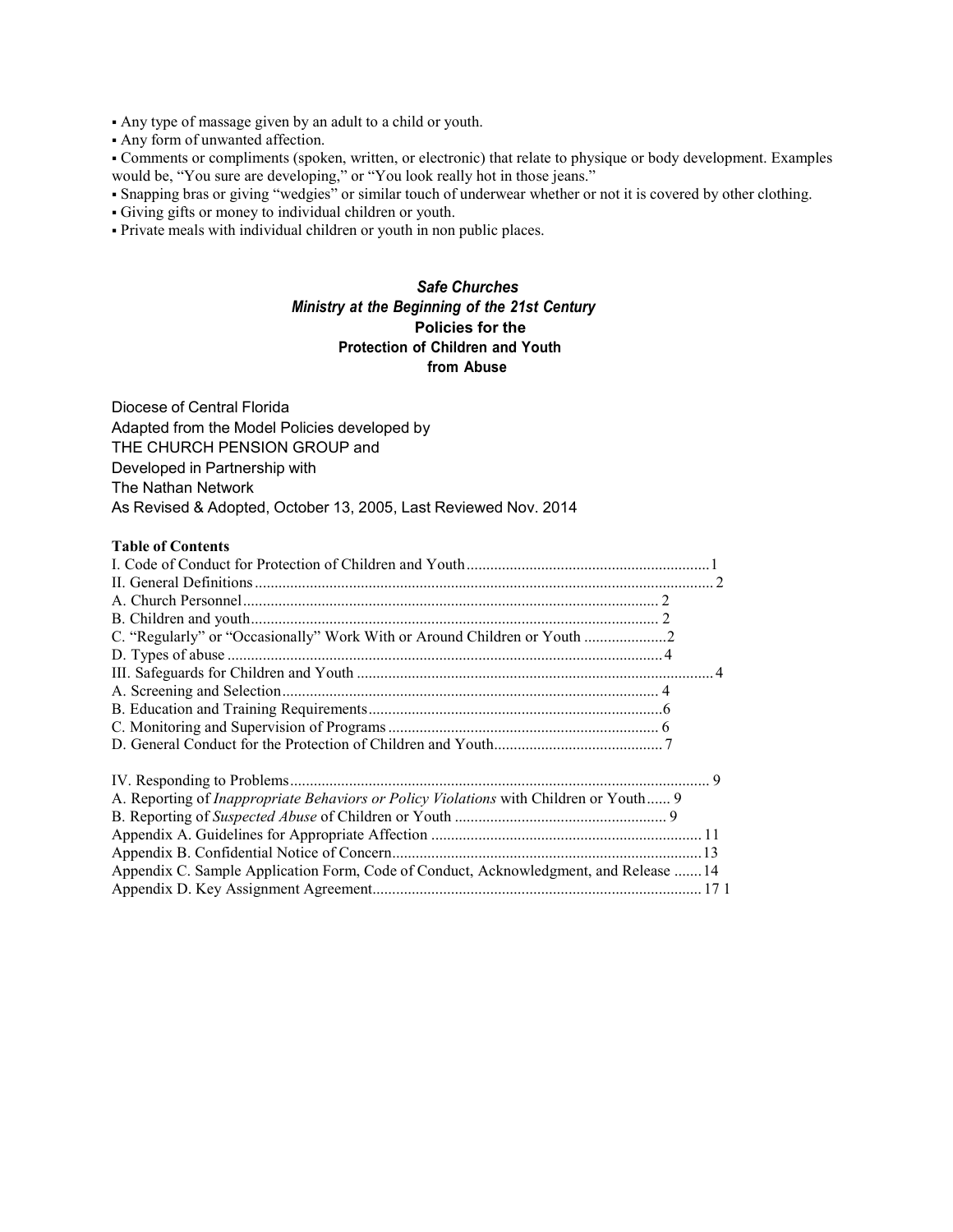## **I. Code of Conduct for Protection of Children and Youth**

Relationships among people are at the foundation of Christian ministry and as such are central to the life of the church. Defining healthy and safe relationships through policies and codes of conduct is not meant, in any way, to undermine the strength and importance of personal interaction in our ministries. Rather, it is to assist in more clearly defining behaviors and practices that allow the church to more fully demonstrate its love and compassion for children and youth in sincere and genuine relationships.

Relationships in ministry should, ideally, always be experienced as caring and without intention to do harm or allow harm to occur. This Code of Conduct has been adopted by the Diocese of Central Florida to help the church create safe environments for children and youth and for those who minister to them. All Church Personnel are asked to carefully consider each statement in the Code and within the *Policies for the Protection of Children and Youth from Abuse* before agreeing to adhere to the statements and continue in service to the church.

#### **Code of Conduct for Protection of Children and Youth**

Church Personnel understand that the church will not tolerate abuse of children and youth and agree to comply in spirit and in action with this position.

Church Personnel agree to do their best to prevent abuse and neglect among children and youth involved in church activities and services.

Church Personnel agree to not physically, sexually or emotionally abuse or neglect a child or youth.

Church Personnel agree to comply with the policies for general conduct with children and youth as defined in the *Policies for the Protection of Children and Youth from Abuse*.

All Church Personnel agree to comply with the Guidelines for Appropriate Affection with children and youth. In the event that Church Personnel observe any inappropriate behaviors or possible policy violations with children or youth, Church Personnel agree to immediately report their observations.

All Church Personnel acknowledge their obligation and responsibility to protect children and youth and agree to report known or suspected abuse of children or youth to appropriate church leaders and state authorities in accordance with these policies.

Please reference Section IV A and B.2

## **II. General Definitions**

#### **A. Church Personnel**

For the purposes of this policy, the following are included in the definition of Church Personnel when they are functioning in their respective roles for the church:

1. All clergy whether stipendiary, non-stipendiary, or otherwise who are engaged in ministry or service to the church.

2. All paid personnel whether employed in areas of ministry or other kinds of services by the diocese, its congregations, schools or other agencies. For example, sexton, secretaries, youth minister, choir director, Christian Education Directors, school personnel.

3. Those who contract their services to the diocese, its congregations, schools or other agencies and that have regular access to children or the facilities.

4. Volunteers, including any person who enters into or offers him or herself for a church related service, or who actually assists with or performs a service, whether or not they have been selected or assigned to do so. Volunteers include members of advisory boards, vestries, Bishop's Committees, boards of directors, Sunday school teachers, nursery attendants, acolyte leaders, youth leaders, etc.

## **B. Children and youth**

A **child** is defined as anyone under the age of 12 years.

A **youth** is defined as anyone who is at least 12 years old, but not yet 18 years old. A youth may also be an individual who is 18 years old or older, but still in high school.

## **C. "Regularly" or "Occasionally" Work With or Around Children or Youth Regularly Work With or Around Children or Youth**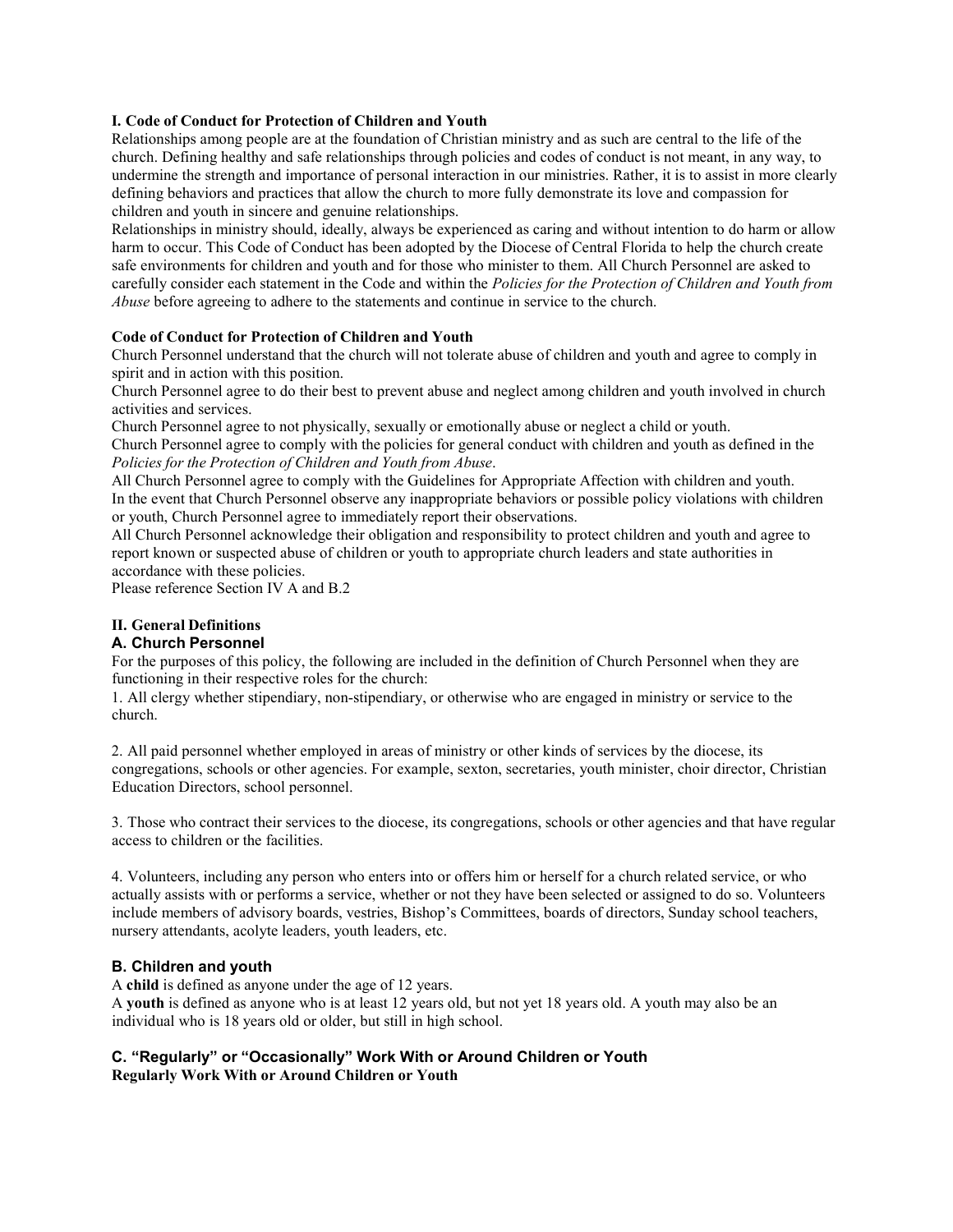For the purpose of this policy, the following are included in the definition of Church Personnel who "Regularly Work With or Around Children or Youth:"

1. All clergy whether stipendiary, non-stipendiary, or otherwise who are engaged in ministry or service to the church.

2. All paid Church Personnel whose work regularly takes them throughout the facility or grounds or who has keys giving them access to the buildings on the grounds.

3. All volunteers who have keys giving them access to the buildings on the grounds except those who only occasionally access the buildings when little interaction with children or youth is likely (for example persons serving on the altar guild or flower guild).

4. All persons who supervise or assist with supervising children or youth, in ministries, programs or activities more often than occasionally, including church school teachers.

5. All persons who provide transportation to children or youth more often than occasionally.

6. Any paid personnel whose living quarters are on the grounds of the church, school or other related agency.

7. All vestry members or other members of similar decision-making groups elected or appointed after December 31, 2005 who have the authority to approve the creation of ministries, programs or activities for children or youth. Examples include, but are not limited to:

• Children's or youth choir directors

• Organists who work with children or youth

- Lay youth ministers
- Volunteer youth directors
- All Church Personnel who work or assist in the nursery more than three times a year
- All adult Church Personnel who work in the nursery
- All staff, whether volunteer or paid, at church camps
- Adults who participate in overnight activities with children or youth

## **Occasionally Work With or Around Children or Youth**

For the purpose of this policy, the following are included in the definition of Church Personnel who "Occasionally Work With or Around Children or Youth:" It is understood that these individuals will work with and under the direction of a person who "Regularly Work With or Around Children or Youth" and has received the training required under this policy.

1. All persons who supervise or assist with supervising children or youth in ministries, programs or activities infrequently, generally no more than three times a year or for one program or activity during a year that lasts less than a month (i.e. assisting with preparation for the Christmas pageant, or teaching one "unit" of Church School for a month).

2. All persons who provide transportation to children or youth infrequently, generally no more than three times a year.

3. All persons who work or assist in the nursery three or fewer times a year, whether on an emergency basis or otherwise.

# **D. Types of abuse**

1. **Physical abuse** is non-accidental injury, which is intentionally inflicted upon a child or youth.

2. **Sexual abuse** is any contact or activity of a sexual nature that occurs between a child or youth and an adult. This includes any activity, which is meant to arouse or gratify the sexual desires of the adult, child or youth.

3. **Emotional abuse** is mental or emotional injury to a child or youth that results in an observable and material impairment in the child or youth's growth, development or psychological functioning.

4. **Neglect** is the failure to provide for a child or youth's basic needs or the failure to protect a child or youth from harm.

5. **Economic exploitation** is the deliberate misplacement, exploitation, or wrongful temporary or permanent use of a child or youth's belongings or money.

6. **Unwanted Sexual Activity** is any contact or activity of a sexual nature that occurs between children, youth, or child/youth

**III. Safeguards for Children and Youth A. Screening and Selection**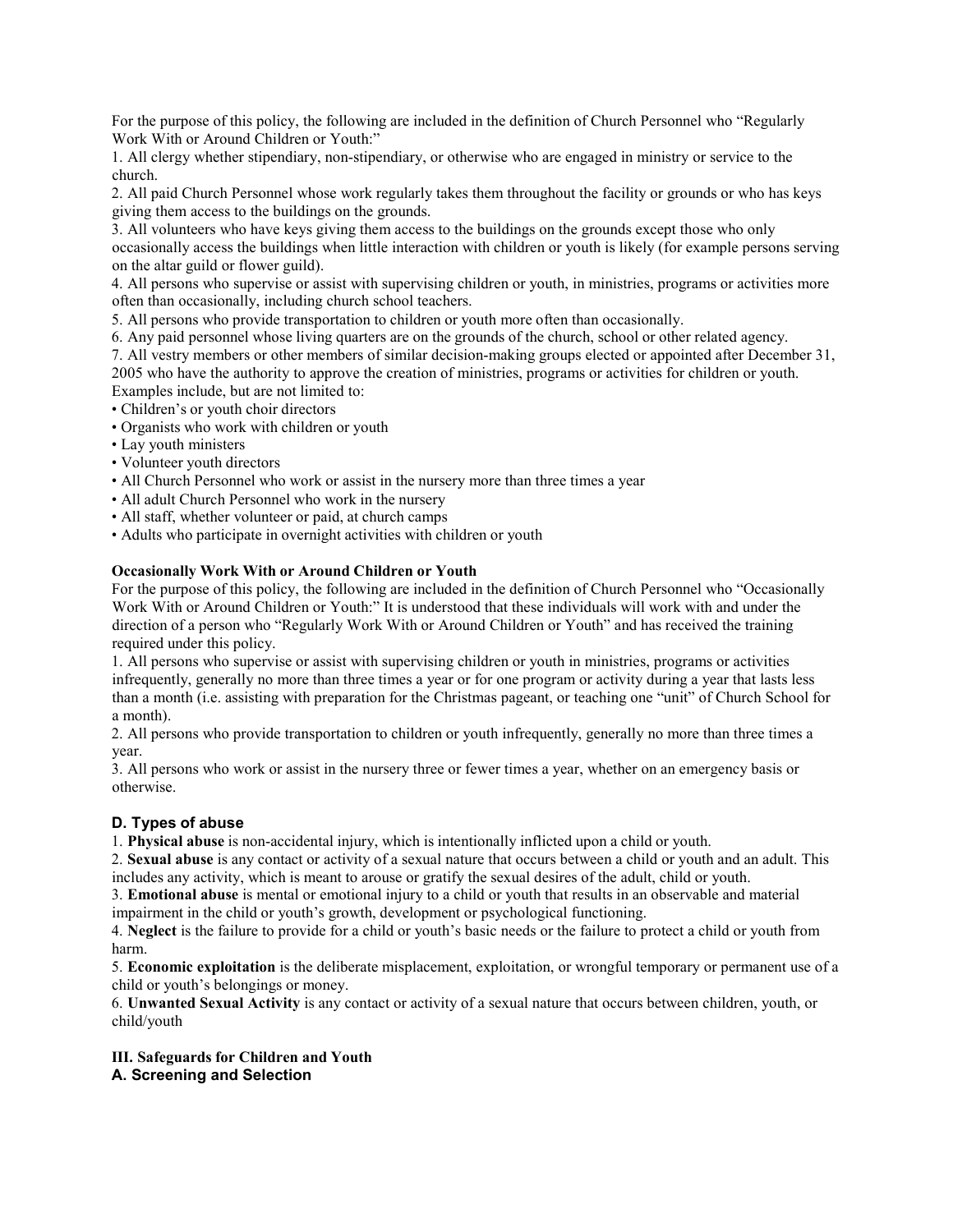1. Any and all Church Personnel who Regularly Work With or Around Children/Youth shall be screened and selected utilizing at least the following:

a. **A standard application** completed by the applicant that includes an authorization for the release of information to conduct background checks and the **Code of Conduct** (Appendix C).

b. **Criminal records check** in any state where the applicant has resided during the past seven (7) years, and other states, if any, as determined by the church.

c. **Sexual offender and predator registry check** in any state where the applicant has resided during the past seven (7) years.

d. Individual **interview** with the applicant.

e. **Reference Checks** of persons outside the congregation who know the applicant, preferably who know how the applicant works with children.

f. **Driving or motor vehicle records check** if the person may be transporting children or youth.

g. The above shall be initiated prior to the start of service.

2. Any and all Church Personnel who Occasionally Work With or Around Children or Youth shall be screened and selected utilizing at least the following:

a. **A standard application** completed by the applicant that includes a release of information to conduct background checks and the **Code of Conduct** (Appendix C).

b. Individual **interview** with the applicant.

c. At least one **Reference Check** of a person or persons outside the congregation who know the applicant,

preferably who know how the applicant interacts with children.

d. **Driving or motor vehicle records check** if the person will be transporting children or youth.

e. **Sexual offender and predator registry check** in any state where the applicant has resided during the past seven (7) years.

f. The above shall be initiated prior to the start of service

3. All information gathered about an applicant will be carefully reviewed and evaluated to make a determination, in consultation with others as necessary, of whether or not the person is appropriate to work with children or youth.

4. Church Personnel who work with or around children or youth must have a personnel file that is kept where other church records are kept.

5. Criminal records checks and sexual offender and predator registry checks will be conducted every seven (7) years for Church Personnel who Regularly Work With or Around Children or Youth.

6. To the extent possible, no person will be permitted to supervise an immediate family member without other adults present when working with or around children or youth. For the purpose of this policy, immediate family member is defined as spouse, child, parent, sister, brother, similar in-law relationship, stepchild, stepparent, stepsibling, or grandparent.

7. Church Personnel who transfer within the Diocese of Central Florida and apply for or are asked to or who do undertake positions working with or around children are required to undergo the same screening and selection process in Section A above. This requirement may be met through a transfer of a copy of the personnel file to the new congregation, school, agency, or program together with completion of a new application, individual interview and reference checks with the congregations, schools, agencies or other programs for which the applicant has worked with or around children since the screening was last done as shown in the applicant's personnel file.

## **B. Education and Training Requirements**

1. Three hours of child abuse prevention education and training is required for all Church Personnel who Regularly Work With or Around Children or Youth before they start their work with children or youth or, if that is not possible, one hour of child abuse awareness training before they start their work and the rest of the training within three months of starting.

2. One hour of child abuse awareness education and training is required for all Church Personnel who Occasionally Work With or Around Children or Youth before they start their work with children or youth or at least within three months of starting.

## **C. Monitoring and Supervision of Programs**

The monitoring and supervision of programs and activities involving children or youth is important for safeguarding children and youth and involves several aspects. One aspect involves having structural guidelines or standards for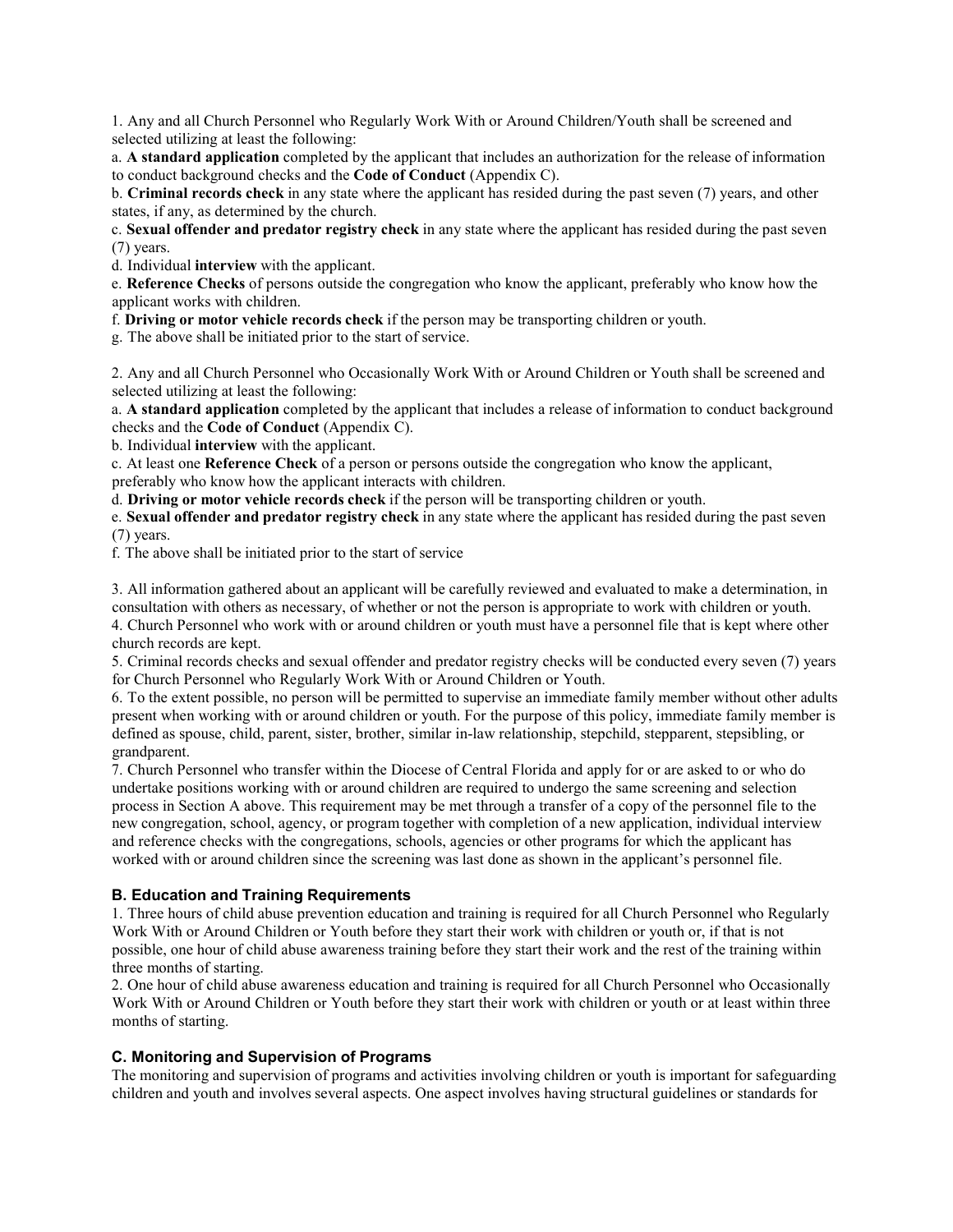the programs and activities for children and youth. These include such things as who approves new programs, how many adults need to be present and the like. In addition to setting structural guidelines and standards, church leaders must make sure the structural safeguards are followed. Programs and activities have to be monitored and supervised to do that.

Another aspect of monitoring and supervision is that supervisory personnel and others monitor and supervise the behavior of adults, youth and other children with children and youth so that inappropriate behaviors and interactions can be detected and stopped. Some behaviors and interactions are potentially harmful to children or youth in and of themselves. Examples include providing alcohol or drugs to children or youth or actually having sexual contact with a child or youth. Other behaviors and interactions are not necessarily harmful in and of themselves but are the same behaviors and interactions known to be used by those who abuse children or youth to "groom" them or their parents for eventual abuse or which provide the privacy child molesters need in order to abuse children or youth. Examples of those behaviors and interactions include holding children over the age of three on the lap, transporting a child or youth alone, and the like.

The structural standards guidelines and standards are covered in both the following **Monitoring and Supervision** section and in the following section, **General Conduct for the Protection of Children and Youth.**

The behaviors and interactions of persons with children and youth that need to be monitored and supervised are covered in the section on **General Conduct for the Protection of Children and Youth** and in the **Guidelines for**

#### **Appropriate Affection**.

Every program for children and youth must have established ratios for adults and children established by the Diocesan Board (for diocesan activities), Vestry (for congregational activities), or by the Board of a church related institution. Compliance with the established ratio is required at all times, including activities that occur off church premises. Recommended guidelines follow:

1. Church Personnel are prohibited from being alone with a child or youth or multiple children or youth where other adults cannot easily observe them.

2. Church Personnel over the age of 21 must directly supervise Church Personnel under the age of 18 and be physically present during all activities.

3. Church Personnel are not permitted to develop new activities for children and youth without approval from the rector or canonical equivalent. The rector will consider whether the plan for a new activity includes adequate adult supervision.

4. Each program will develop age-appropriate procedures established by the Diocesan Board (for diocesan activities), Vestry (for congregational activities), or by the Board of a church related institution to ensure the safety of children and youth using restrooms and showers or baths.

5. When supervising or assisting private activities such as dressing, showering or diapering infants or children, Church Personnel will remain in an area observable by other adults or work in pairs.

6. At least two unrelated Church Personnel must supervise activities. To the extent possible when both boys and girls are participating, male and female chaperones should be present.

## **D. General Conduct for the Protection of Children and Youth**

The following guidelines are intended to assist Church Personnel in monitoring and supervising behaviors and interactions with children and youth in order to identify and stop those that may be inherently harmful to children or youth, which are the type used by child molesters to "groom" children, youth and their parents, or which may create the conditions where abuse can occur more easily. They are also used to make decisions about interactions with children and youth in church sponsored and affiliated programs. They are not designed or intended to address interactions within families. When exceptions to these guidelines must be made, they will be reported to the supervisor of the person granting the exception as soon as possible.

1. All Church Personnel who work with children and youth must agree to comply with these Guidelines for Appropriate Affection (Appendix A).

2. No person will be allowed to volunteer to regularly work with children or youth until the person has been known to the clergy and congregation for at least six months.

3. Programs for infants and children under six (6) years old will have procedures to ensure that children are released only to their parents or legal guardians or those designated by them.

4. Church Personnel are prohibited from the use, possession, distribution, or being under the influence of alcohol, illegal drugs, or the mis-use of legal drugs while participating in or assisting with programs or activities for children and youth.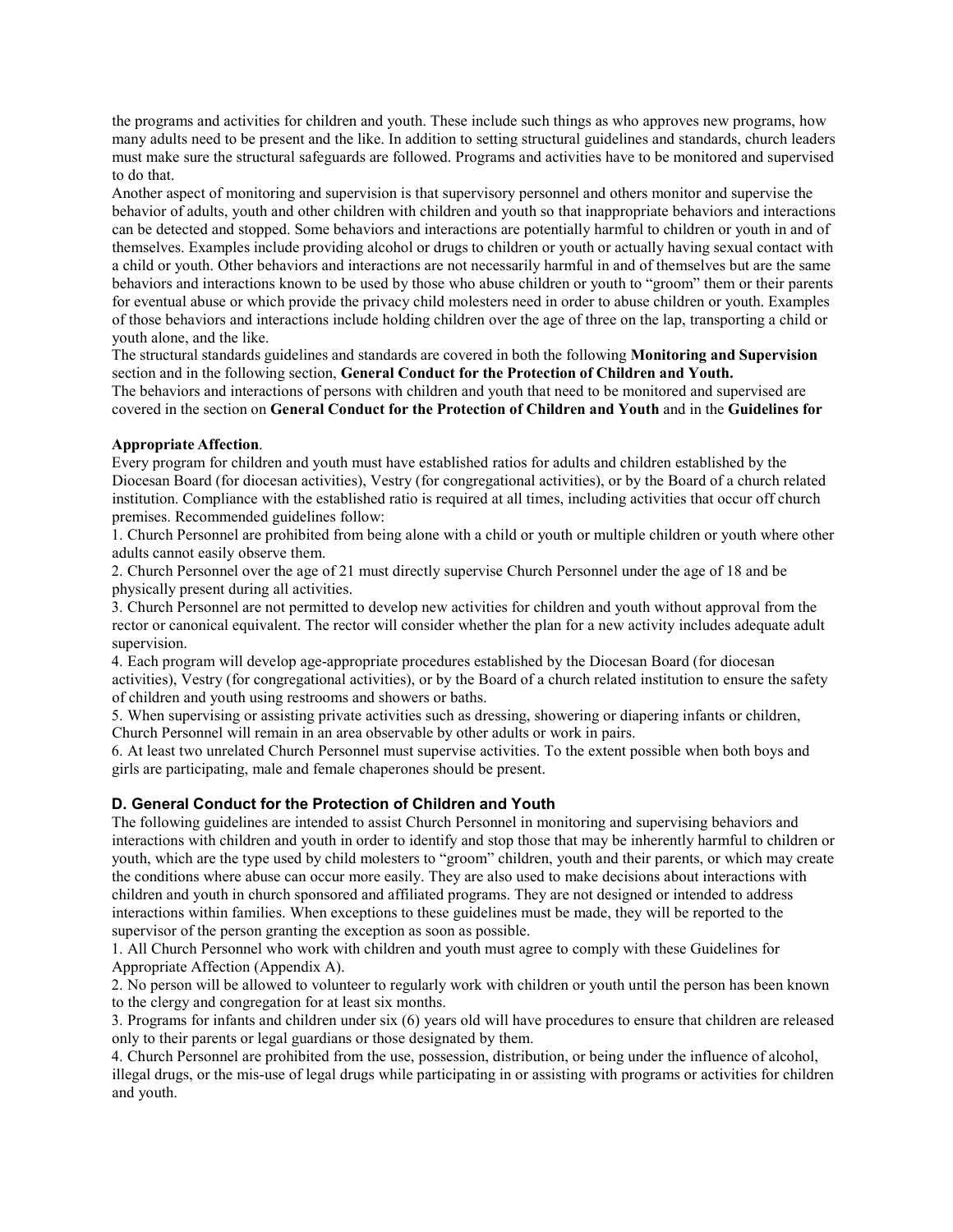5. Parents or guardians must complete written permission forms before Church Personnel transport children and youth for a church sponsored activity or for any purpose on more than an occasional basis.

6. Church Personnel will respond to children and youth with respect, consideration and equal treatment, regardless of sex, race, religion, sexual orientation, culture or socio-economic status. Church Personnel will portray a positive role model for children and youth by maintaining an attitude of respect, patience, and maturity. They will avoid even the appearance of favoritism.

7. One to one counseling with children and youth will be done in an open or public or other place where private conversations are possible but occur in full view of others.

8. Church Personnel are prohibited from dating or becoming romantically involved with a child or youth.

9. Church Personnel are prohibited from having sexual contact with a child or youth.

10. Church Personnel are prohibited from possessing any sexually oriented materials (magazines, cards, videos, films, clothing etc.) on church property or in the presence of children and youth except as expressly permitted as part of a pre-authorized educational program.

11. Church Personnel are prohibited from using the Internet to view or download any sexually oriented materials on church property or in the presence of children and youth.

12. Church Personnel are prohibited from discussing their own sexual activities, including dreams and fantasies, or discussing their use of sexually oriented or explicit materials such as pornography, videos or materials on or from the Internet, with children or youth.

13. Church Personnel are prohibited from sleeping in the same beds or sleeping bags with children or youth unless the adult is an immediate family member of all children or youth in the bed or sleeping bag. It is acceptable to have multiple adults sleep with all the children or youth participating in one open space such as a church basement or camp lodge.

14. Church Personnel are prohibited from dressing, undressing, bathing, or showering in the presence of children or youth.

15. Church Personnel are prohibited from using physical punishment in any way for behavior management of children and youth. No form of physical discipline is acceptable. This prohibition includes spanking, slapping, pinching, hitting, or any other physical force. Physical force may only be used to stop a behavior that may cause immediate harm to the individual or to a child, youth or others.

16. Church Personnel are prohibited from using harsh language, degrading punishment, or mechanical restraint such as rope or tape for behavior management.

17. Church Personnel are prohibited from participating in or allowing others to conduct any hazing activities relating to children's or youth ministry or camp activities.

## **IV. Responding to Problems**

#### **A. Reporting of** *Inappropriate Behaviors or Policy Violations* **with Children or Youth**

1. When Church Personnel observe any inappropriate behaviors, behaviors that are inconsistent with the Guidelines for Appropriate Affection, or which may violate any provision of the *Policies for Protection of Children and Youth from Abuse*, they must immediately report their observations. Examples of inappropriate behaviors or policy violations would be seeking private time with children or youth, taking children or youth on over-night trips without other adults, swearing or making suggestive comments to children or youth, or selecting staff or volunteers without the required screening.

2. Such inappropriate behaviors or possible policy violations that relate to interactions with children or youth should be reported as follows:

a. A telephone call or meeting with the immediate supervisor of the person and the rector,

b. A telephone call or meeting with a church warden if the person is the rector;

c. A telephone call, meeting or written notice to the Bishop or Canon to the Ordinary;

d. Submit a *Notice of Concern* (Appendix B) to the Immediate Supervisor, Rector and the Bishop.

3. All reports of inappropriate behavior or policy violations with children or youth will be taken seriously.

#### **B. Reporting of** *Suspected Abuse* **of Children or Youth**

1. All Church Personnel are required by this policy to report known or suspected abuse of children or youth to the appropriate state authorities and to the Rector.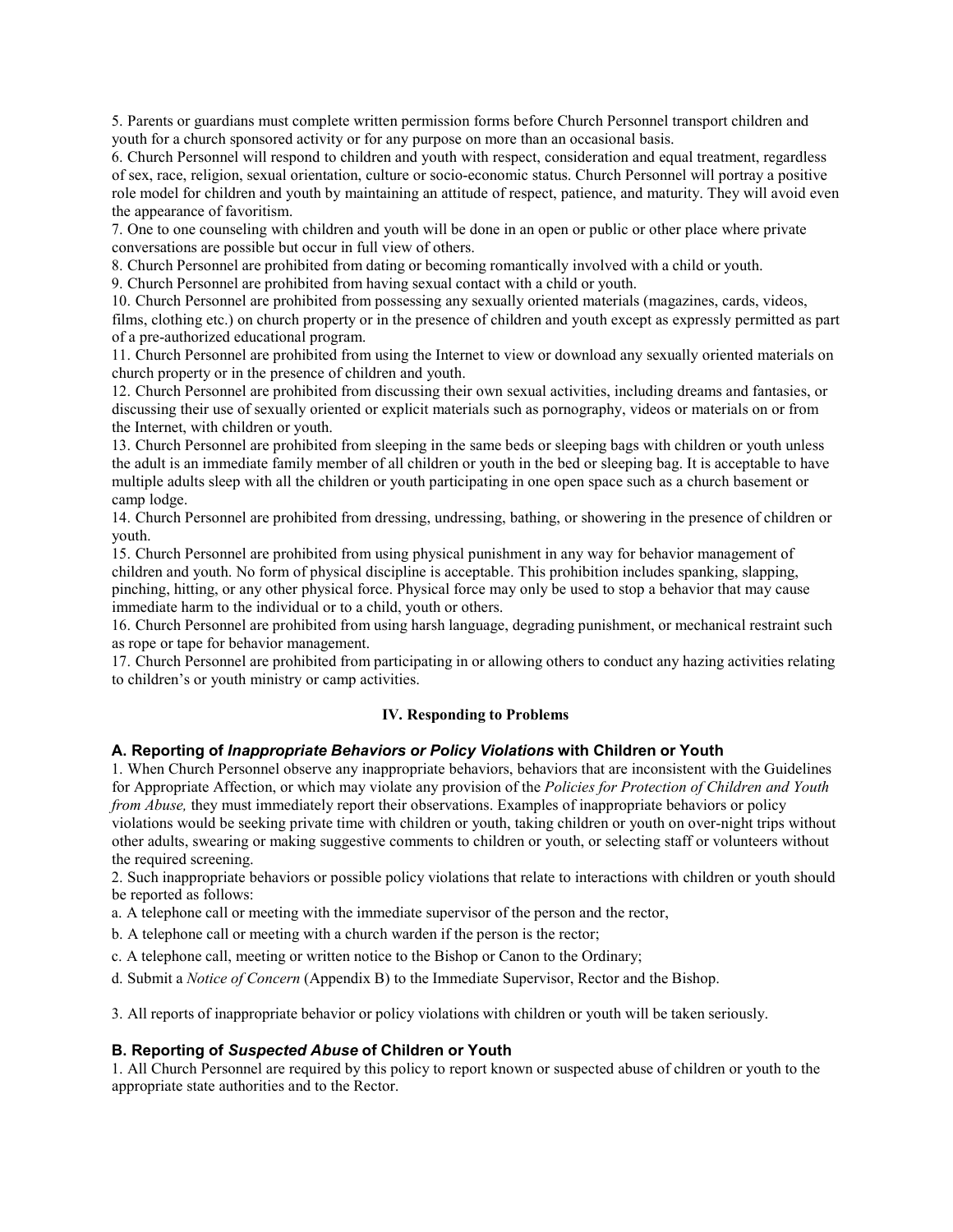2. Failure to report suspected abuse of children or youth is a crime. Reports may be made confidentially or anonymously. The State of Florida provides immunity from civil liability for persons required to report suspected abuse in good faith and without malice. Simply stated, "in good faith" means that the person submitting the report believes what he or she is reporting to be true.

3. In addition to reporting to the state authorities, Church Personnel are required to report any suspected or known abuse of children or youth that may have been perpetrated by Church Personnel directly to the rector of their Parish so that immediate and proper steps may be taken to ensure the safety of alleged victims.

4. Reports of suspected or known abuse that involve Church Personnel may be reported to the Diocese of Central Florida in the following ways:

a. A telephone call, meeting or written notice to the Bishop or Canon to the Ordinary;

b. A telephone call or meeting with the rector, if the member of the clergy is not the person being complained about.

5. The Diocese of Central Florida and all of our congregations and institutions will cooperate with any investigation by state authorities to the fullest extent appropriate and inform authorities that a concurrent internal investigation will be directed by the Diocese of Central Florida. 11

#### **Appendix A. Guidelines for Appropriate Affection**

The Diocese of Central Florida is committed to creating and promoting a positive, nurturing environment for our children's and youth ministries that protect our children and youth from abuse and our Church Personnel from misunderstandings. When creating safe boundaries for children and youth, it is important to establish what types of affection are appropriate and inappropriate, otherwise that decision is left to each individual. Stating which behaviors are appropriate and inappropriate allows Church Personnel to comfortably show positive affection in ministry, and yet identify individuals who are not maintaining safe boundaries with children and youth. The Guidelines are based, in large part, on avoiding behaviors known to be used by child molesters to "groom" children, youth, and their parents for future abuse. The following guidelines are to be carefully followed by all Church Personnel working around or with children and youth.

1. Love and affection are part of church life and ministry. There are many ways to demonstrate affection while maintaining positive and safe boundaries with children and youth. Some positive and appropriate forms of affection are listed below:

- **Brief** hugs.
- Pats on the shoulder or back.
- Handshakes.
- "High-fives" and hand slapping.
- Verbal praise.
- Touching hands, faces, shoulders and arms of children or youth.
- Arms around shoulders.
- Holding hands while walking with small children.
- Sitting beside small children.
- Kneeling or bending down for hugs with small children.
- Holding hands during prayer.

▪ Pats on the head when culturally appropriate. (For example, this gesture should typically be avoided in some Asian communities).

2. The following forms of affection are considered inappropriate with children and youth in ministry setting because many of them are the behaviors that child molesters use to "groom" children or youth for later molestation or can be, in and of themselves, sexual abuse.

▪ Inappropriate or lengthy embraces.

- Kisses on the mouth.
- Holding children over three years old on the lap.
- Touching bottoms, chests or genital areas other than for appropriate diapering or toileting of infants and toddlers.
- Showing affection in isolated areas such as bedrooms, closets, staff only areas or other private rooms.
- Occupying a bed with a child or youth
- Touching knees or legs of children or youth.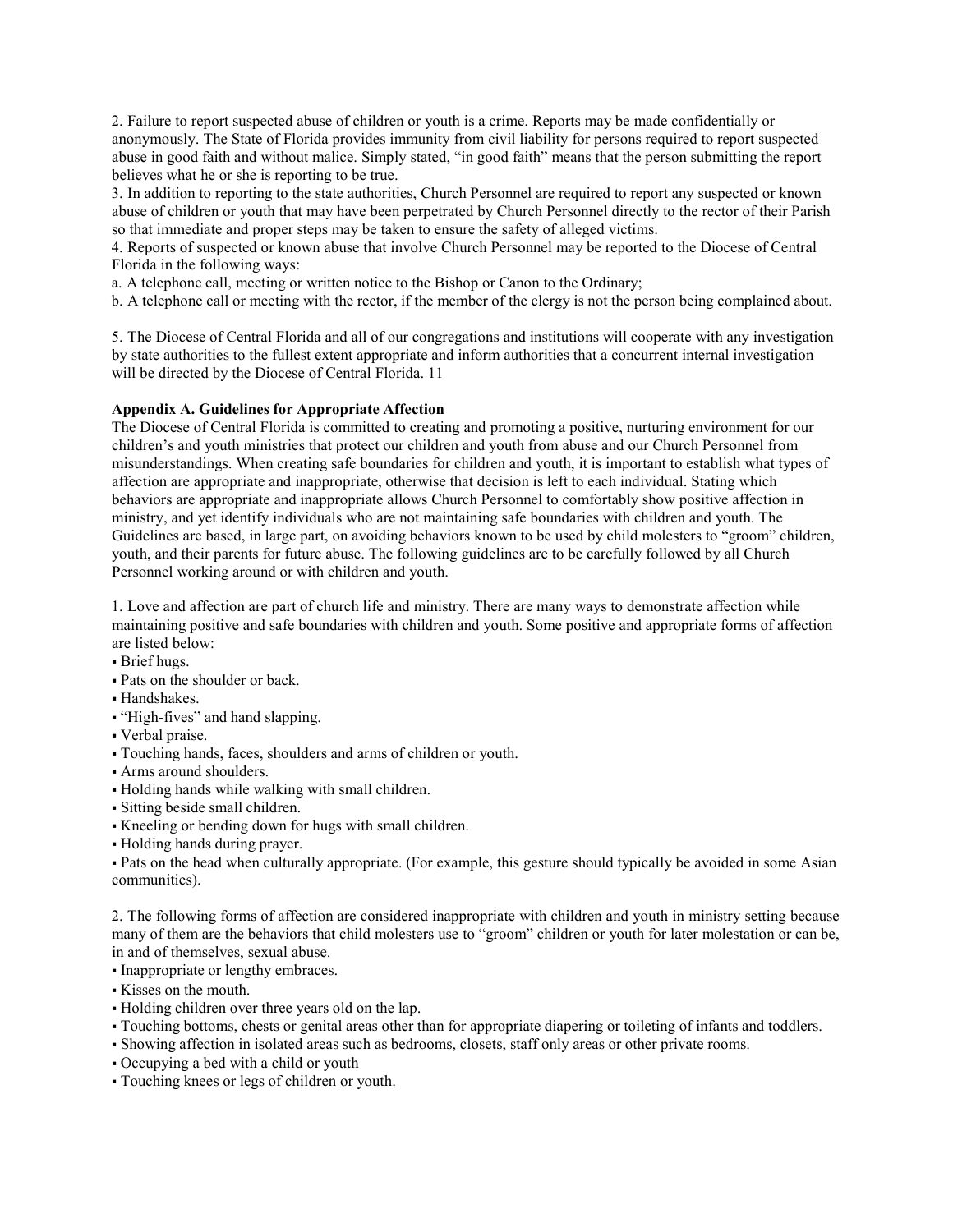- Wrestling with children or youth.
- Tickling children or youth.
- · Piggyback rides.
- Hugs from behind.
- Any type of massage given by a child or youth to an adult.
- Any type of massage given by an adult to a child or youth.
- Any form of unwanted affection.

▪ Comments or compliments (spoken, written, or electronic) that relate to physique or body development. Examples would be, "You sure are developing," or "You look really hot in those jeans."

- Snapping bras or giving "wedgies" or similar touch of underwear whether or not it is covered by other clothing.
- Giving gifts or money to individual children or youth.
- Private meals with individual children or youth in non public places.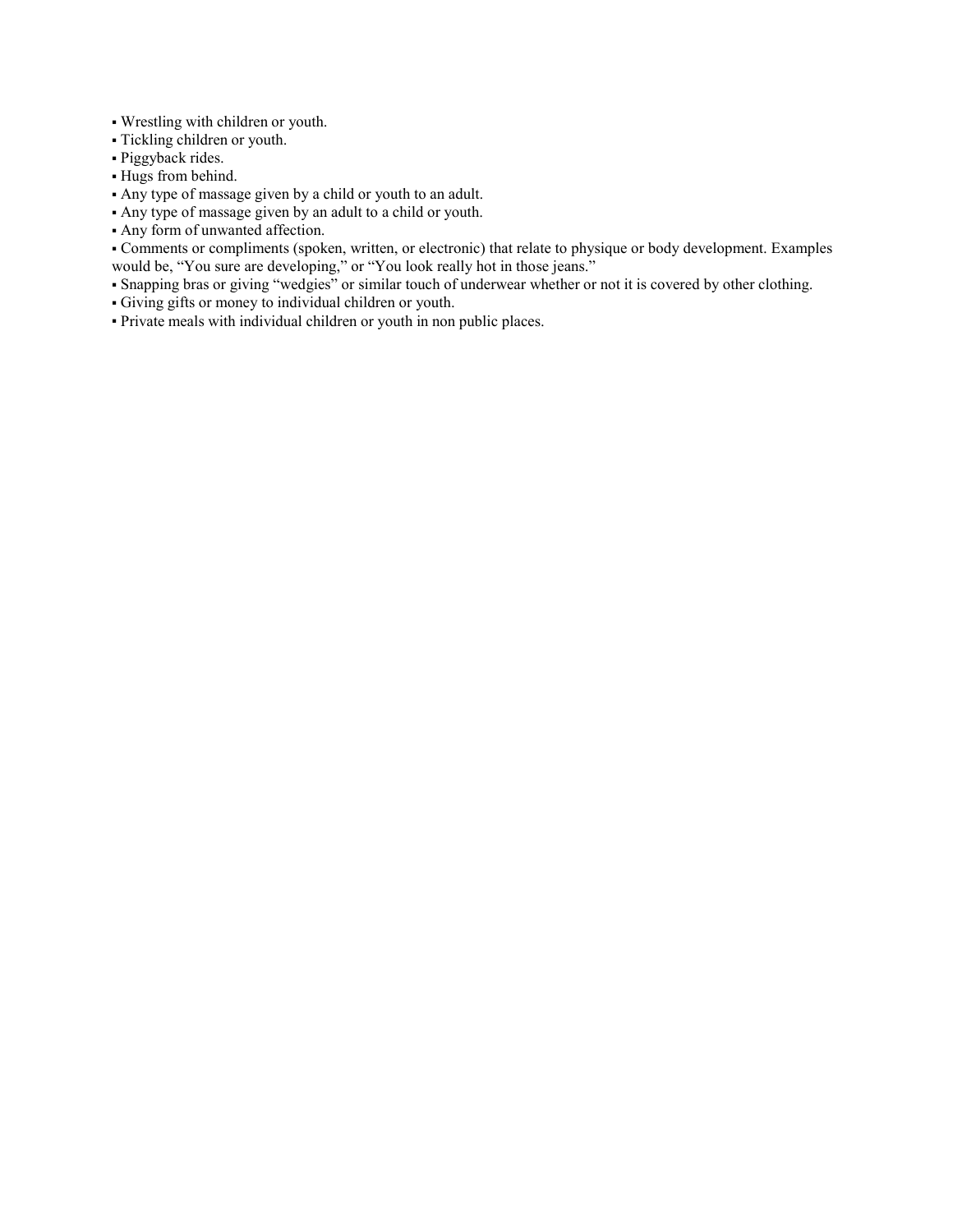#### **Camp Wingmann Summer Camp Incident Report**

| Camper Name: Session: Session:                                  |       |  |
|-----------------------------------------------------------------|-------|--|
| Cabin & Counselors:                                             |       |  |
|                                                                 |       |  |
|                                                                 |       |  |
| Description of Incident and steps taken in chronological order: |       |  |
|                                                                 |       |  |
|                                                                 |       |  |
|                                                                 |       |  |
|                                                                 |       |  |
|                                                                 |       |  |
|                                                                 |       |  |
| Other pertinent Information:                                    |       |  |
|                                                                 |       |  |
|                                                                 | Date: |  |
|                                                                 | Date: |  |
| Signature of Director: Date: Date:                              |       |  |
|                                                                 |       |  |

# **Code of Conduct for the Protection of Children and Youth**

*Read and initial each item to signify your agreement to comply with the statement.*

I agree to do my best to prevent abuse and neglect among children and youth involved in church activities and services.

I agree not to physically, sexually or emotionally abuse or neglect a child or youth.

I agree to comply with the policies for general conduct with children and youth defined in the *Policies for the Protection of Children and Youth from Abuse*.

I agree to comply with the Guidelines for Appropriate Affection with children and youth.

In the event that I observe any inappropriate behaviors or possible policy violations with children or youth, I agree to immediately report my observations.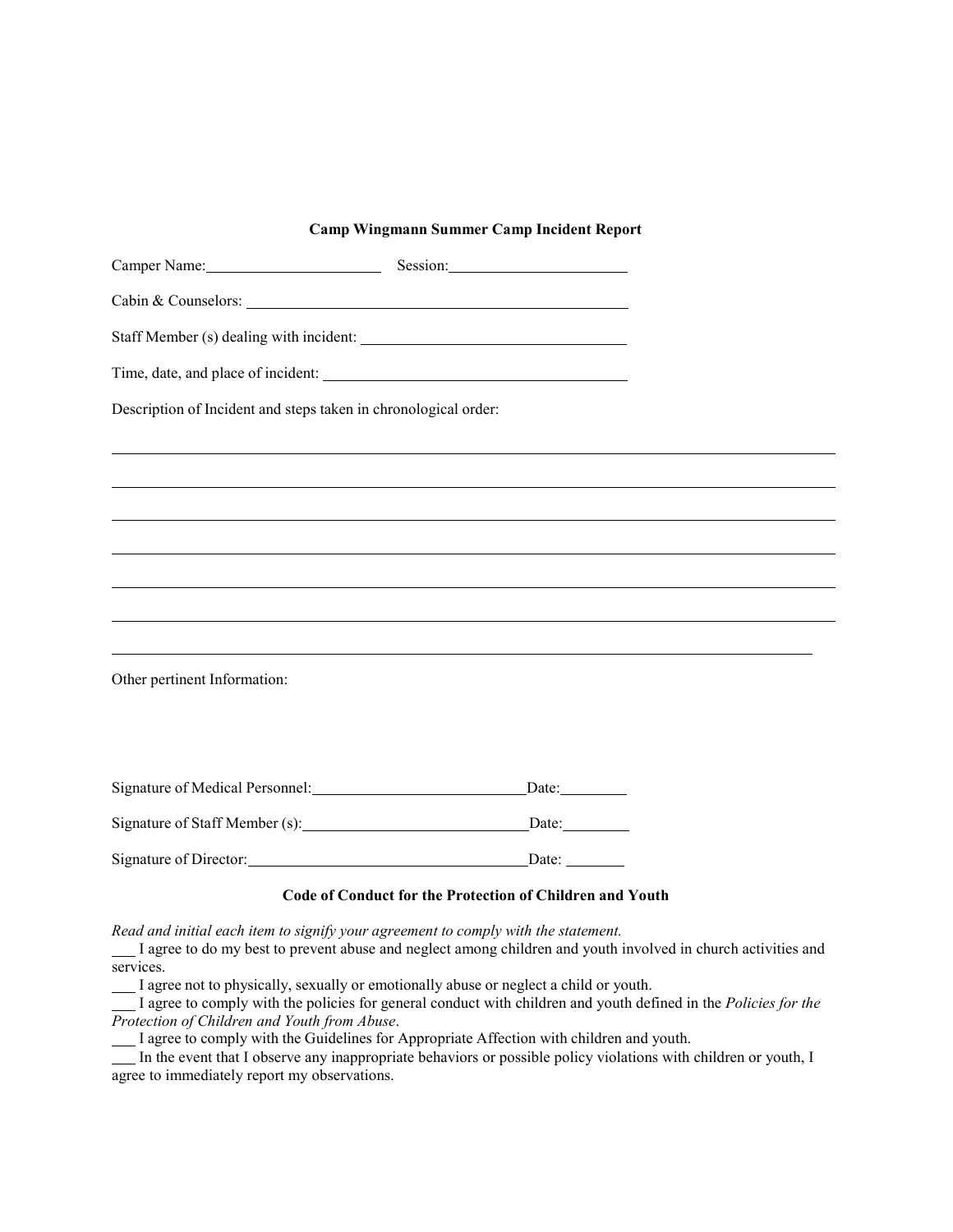I acknowledge my obligation and responsibility to protect children and youth and agree to report known or suspected abuse of children or youth to appropriate church leaders and state authorities in accordance with the *Policies for the Protection of Children and Youth from Abuse.*

I understand that the church will not tolerate abuse of children and youth and I agree to comply in spirit and in action with this position.

## **ACKNOWLEDGMENT, RELEASE AND SIGNATURE**

To the best of my knowledge, the information contained in this application is complete and accurate. I understand that providing false information is grounds for not hiring me or choosing me for a volunteer position or for my discharge if I have already been hired or chosen.

I authorize any person or organization, whether or not identified in this application, to provide any information concerning my previous employment, education, credit history, driving record, criminal conviction record, sexual offender and predator registry or other qualifications for my employment or volunteering. I also authorize Parish to request and receive such information.

If selected, I agree to be bound by Parish's policies and procedures, including but not limited to its Policies for the Protection of Children and Youth from Abuse and Code of Conduct for the Protection of Children **and Youth**. I understand that these may be changed, withdrawn, added to or interpreted at any time at the Parish's sole discretion and without prior notice to me.

I also understand that my employment or volunteering may be terminated, or any offer or acceptance of employment or volunteering withdrawn, at any time, with or without cause, and with or without prior notice at the option of Parish or myself.

Nothing contained in this application or in any pre-employment or pre-volunteering communication is intended to or creates a contract between myself and Parish for employment, volunteering or the providing of any benefit.

#### **I have read and understand the above provisions.**

Signature/ Date

Witness/ Date